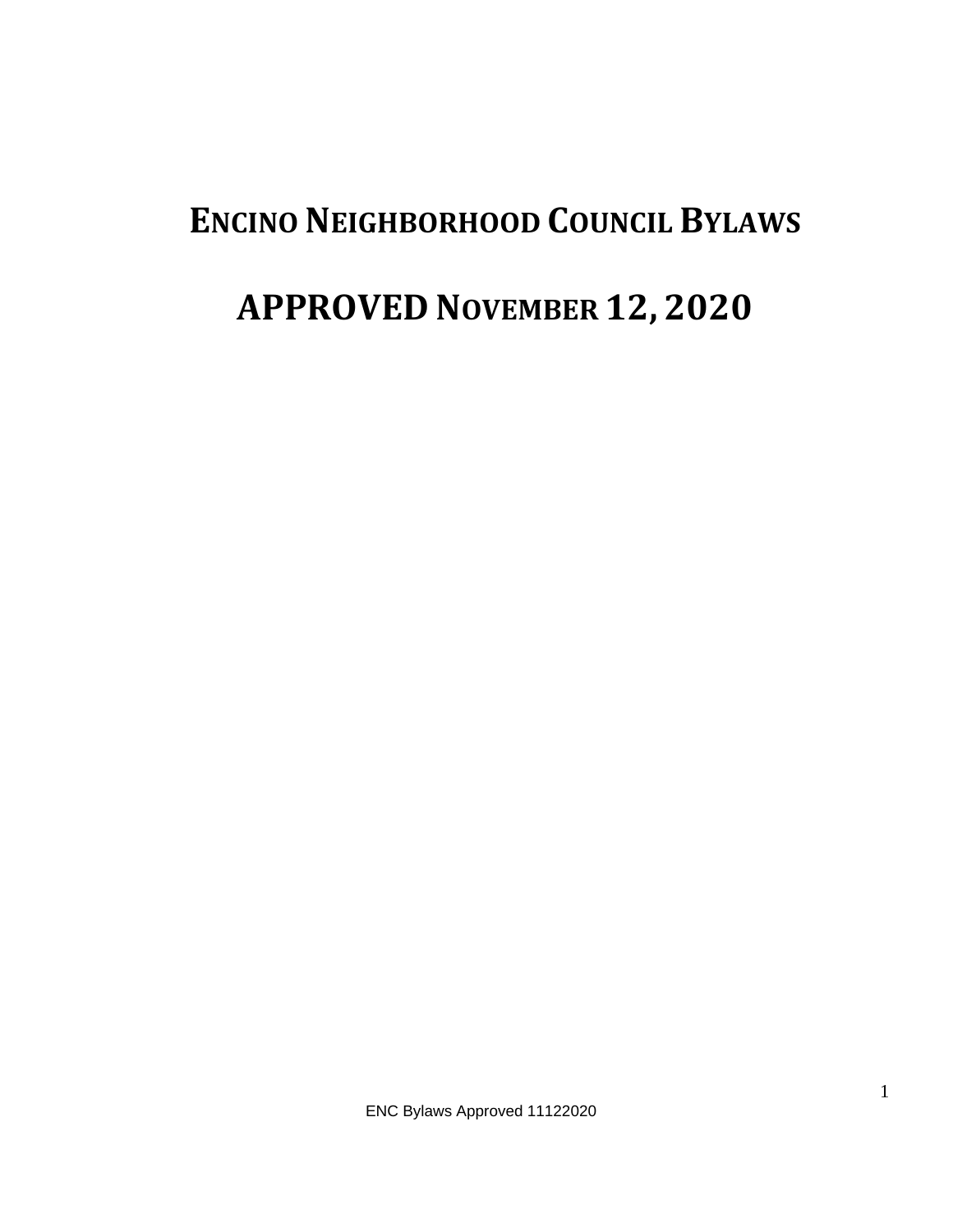# **Bylaws Table of Contents**

| Article I         |                                                 |                                                    | 4  |  |  |  |  |
|-------------------|-------------------------------------------------|----------------------------------------------------|----|--|--|--|--|
| Article II        |                                                 |                                                    | 4  |  |  |  |  |
| Article III       |                                                 | Section 1: Boundary Description                    | 5  |  |  |  |  |
|                   |                                                 | Section 2: Internal Boundaries                     |    |  |  |  |  |
| Article IV        |                                                 |                                                    | 6  |  |  |  |  |
| Article V         |                                                 | Section 1: Composition                             | 6  |  |  |  |  |
|                   |                                                 | Section 2: Quorum                                  |    |  |  |  |  |
|                   |                                                 | Section 3: Official Actions                        |    |  |  |  |  |
|                   |                                                 | Section 4: Terms and Term Limits                   |    |  |  |  |  |
|                   | Section 5: Duties and Powers                    |                                                    |    |  |  |  |  |
|                   |                                                 | Section 6: Vacancies                               |    |  |  |  |  |
|                   |                                                 | Section 7: Absences                                |    |  |  |  |  |
|                   |                                                 | Section 8: Censure                                 |    |  |  |  |  |
|                   |                                                 | Section 9: Removal                                 |    |  |  |  |  |
|                   |                                                 | Section 10: Resignation                            |    |  |  |  |  |
|                   |                                                 | Section 11: Community Outreach                     |    |  |  |  |  |
| <b>Article VI</b> | Section 1: Officers of the Board                |                                                    |    |  |  |  |  |
|                   | Section 2: Duties and Powers                    |                                                    |    |  |  |  |  |
|                   | Section 3: Selection of Officers                |                                                    |    |  |  |  |  |
|                   |                                                 | Section 4: Officer Terms                           |    |  |  |  |  |
| Article VII       |                                                 | COMMITTEES AND THEIR DUTIES<br>Section 1: Standing | 14 |  |  |  |  |
|                   |                                                 | Section 2: Ad Hoc                                  |    |  |  |  |  |
|                   | Section 3: Committee Creation and Authorization |                                                    |    |  |  |  |  |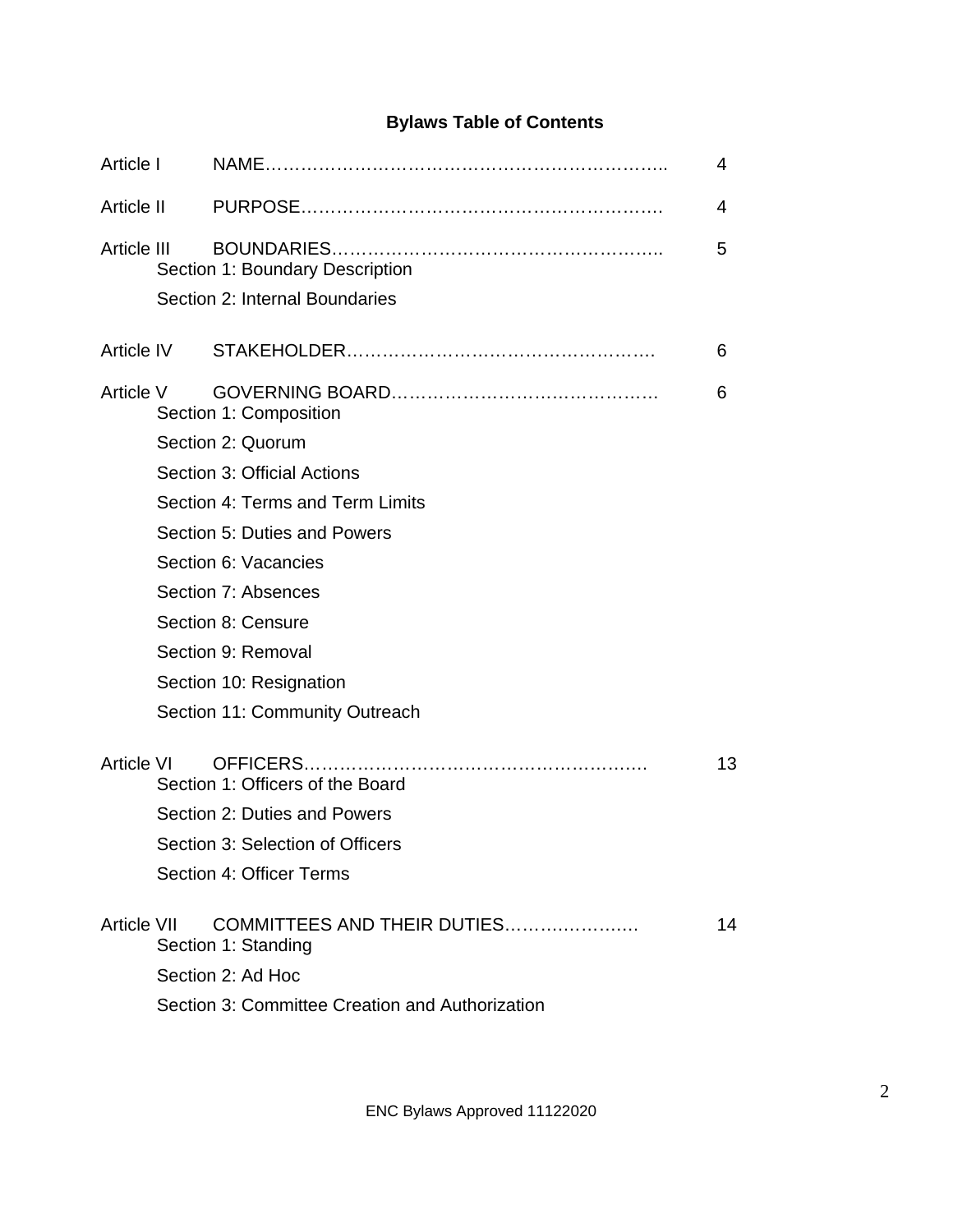| Article VIII        | Section 1: Meeting Time and Place                                |                                                     |    |  |  |
|---------------------|------------------------------------------------------------------|-----------------------------------------------------|----|--|--|
|                     | Section 2: Agenda Setting                                        |                                                     |    |  |  |
|                     |                                                                  | Section 3: Notifications/Postings                   |    |  |  |
|                     |                                                                  | Section 4: Reconsideration                          |    |  |  |
| Article IX          |                                                                  |                                                     | 18 |  |  |
| Article X           |                                                                  | Section 1: Administration of Election               | 18 |  |  |
|                     |                                                                  | Section 2: Governing Board Structure and Voting     |    |  |  |
|                     | Section 3: Minimum Voting Age                                    |                                                     |    |  |  |
|                     | Section 4: Method of Verifying Stakeholder Status                |                                                     |    |  |  |
|                     | Section 5: Restrictions on Candidates Running for Multiple Seats |                                                     |    |  |  |
|                     | Section 6: Other Election Related Language                       |                                                     |    |  |  |
| <b>Article XI</b>   |                                                                  |                                                     | 19 |  |  |
| <b>Article XII</b>  |                                                                  | PARLIAMENTARY AUTHORITY                             | 19 |  |  |
| <b>Article XIII</b> |                                                                  |                                                     | 19 |  |  |
| <b>Article XIV</b>  | Section 1: Code of Civility                                      |                                                     |    |  |  |
|                     | Section 2: Training                                              |                                                     |    |  |  |
|                     | Section 3: Self-Assessment                                       |                                                     |    |  |  |
|                     |                                                                  | ATTACHMENT A - Map of Neighborhood Council          | 21 |  |  |
|                     |                                                                  | ATTACHMENT B - Governing Board Structure and Voting | 22 |  |  |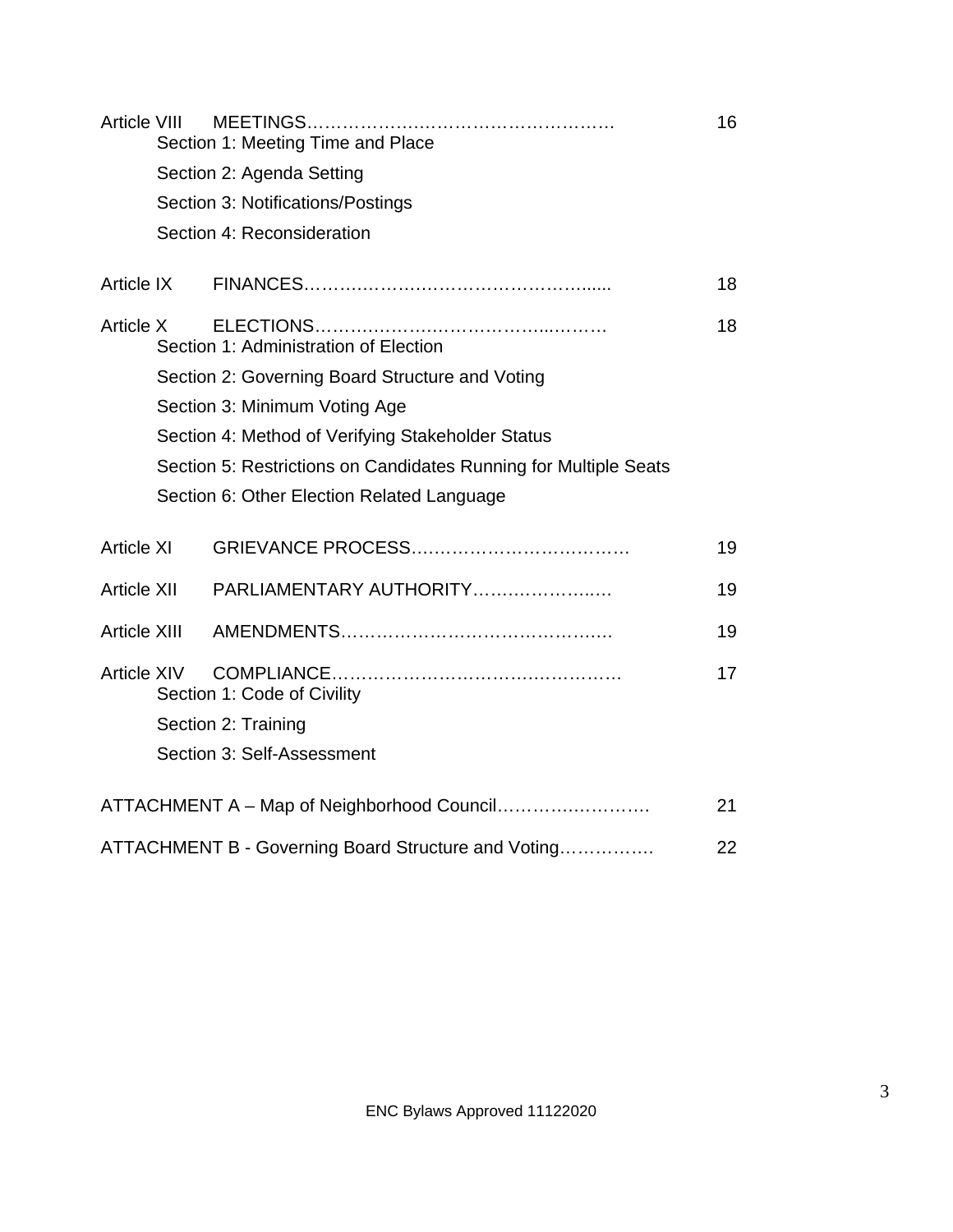# **ARTICLE I NAME**

The name of this Neighborhood Council shall be the Encino Neighborhood Council ("Council").

# **ARTICLE II PURPOSE**

Principles of Governance - The purpose of the Council is to participate as a body on issues concerning our neighborhood and regarding the governance of the City of Los Angeles ("City") in a transparent, inclusive, collaborative, accountable, and viable manner.

A. The **MISSION** of the Council is:

- 1. To provide an inclusive and open forum for public discussion of issues of interest to the Council, including City governance, the needs of the Council, the delivery of City services to the Council area, and other matters of a City wide nature;
- 2. To advise the City on issues of interest to the Council, including City governance, the needs of the Council, the delivery of City services to the Council area, and other matters of a City wide nature;
- 3. To initiate, execute, and support projects for the physical, social, and cultural improvement of the Council area; and
- 4. To facilitate communication between the City and Stakeholders on issues of concern to the community and/or the Stakeholders.

B. The **POLICY** of the Council is:

- 1. To respect the diversity, dignity, and expression of views of all individuals, groups, and organizations within the community and/or involved in the Council;
- 2. To remain non-partisan with respect to political party affiliation and inclusive in our operations including, but not limited to, the process of electing or selecting the Board of Directors, Officers, and committee members, as hereinafter set forth;
- 3. To utilize the Early Notification System (ENS) to inform the Council and Stakeholders of matters involving the City and our community in a way that is tailored to provide opportunities for involvement in the decision-making process;
- 4. To encourage all Community Stakeholders to participate in activities of the Council;
- 5. To prohibit discrimination against any individual or group in our operations on the basis of race, religion, color, creed, national origin, ancestry, sex, sexual orientation, age, disability, marital status, income, homeowner/renter status, or political affiliation; and
- 6. To have fair, open, and transparent procedures for the conduct of all Council business.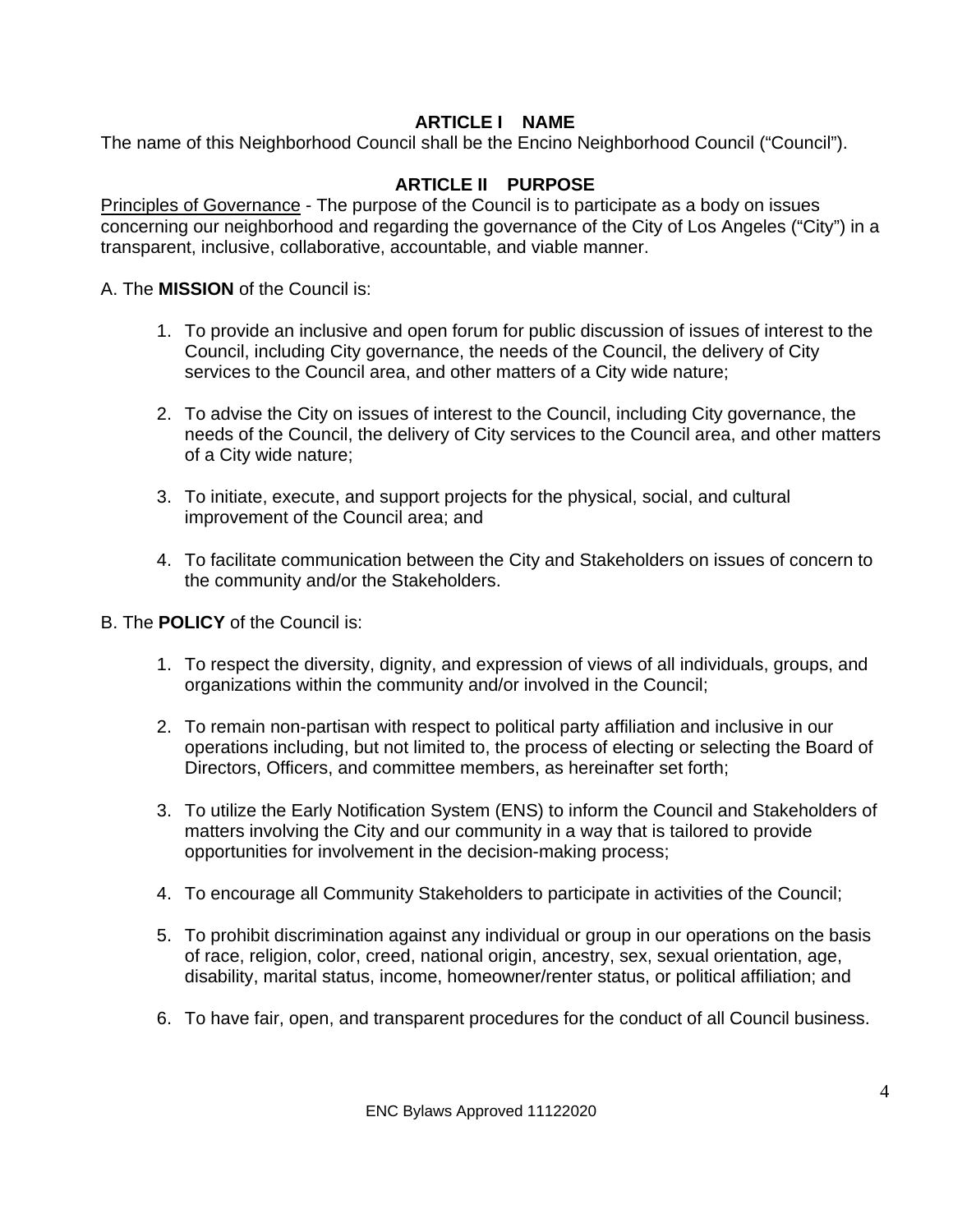#### **ARTICLE III BOUNDARIES**

The Council covers a geographic area described below.

- **Section 1: Boundary Description** The boundaries about the boundaries of adjacent Neighborhood Councils (except for the publicly owned lands of the Sepulveda Basin, which is shared with the Lake Balboa Neighborhood Council) and include those areas of the City within the following lines of demarcation:
- A. **North**: Victory Boulevard;
- B. **East**: 405 Freeway;
- C. **South**: Mulholland Drive; and
- D. **West**: Lindley Avenue to its terminus, then extends southwest (around the terminus of Lake Encino Drive), then southwest following the 91356/91316 zip code boundary (where the Avenida Orienta fire road meets Mulholland Drive)

The boundaries of the Council are set forth in Attachment A - Map of Encino Neighborhood Council.

- **Section 2: Internal Boundaries** Seven (7) geographical areas shown on Attachment A and are:
- A. **Area 1 bounded by:** Victory Boulevard (N) Burbank Boulevard (S) Lindley Avenue (W) Balboa Boulevard (E)
- B. **Area 2 bounded by:** Victory Boulevard (N) Ventura Boulevard (S) Balboa Boulevard (W) 405 Freeway (E)
- C. **Area 3 bounded by:** Burbank Boulevard (N) Ventura Boulevard (S) Lindley A venue (W) White Oak Avenue (E)
- D. **Area 4 bounded by:** Burbank Boulevard (N) Ventura Boulevard (S) White Oak Avenue (W) Balboa Boulevard (E)

ENC Bylaws Approved 11122020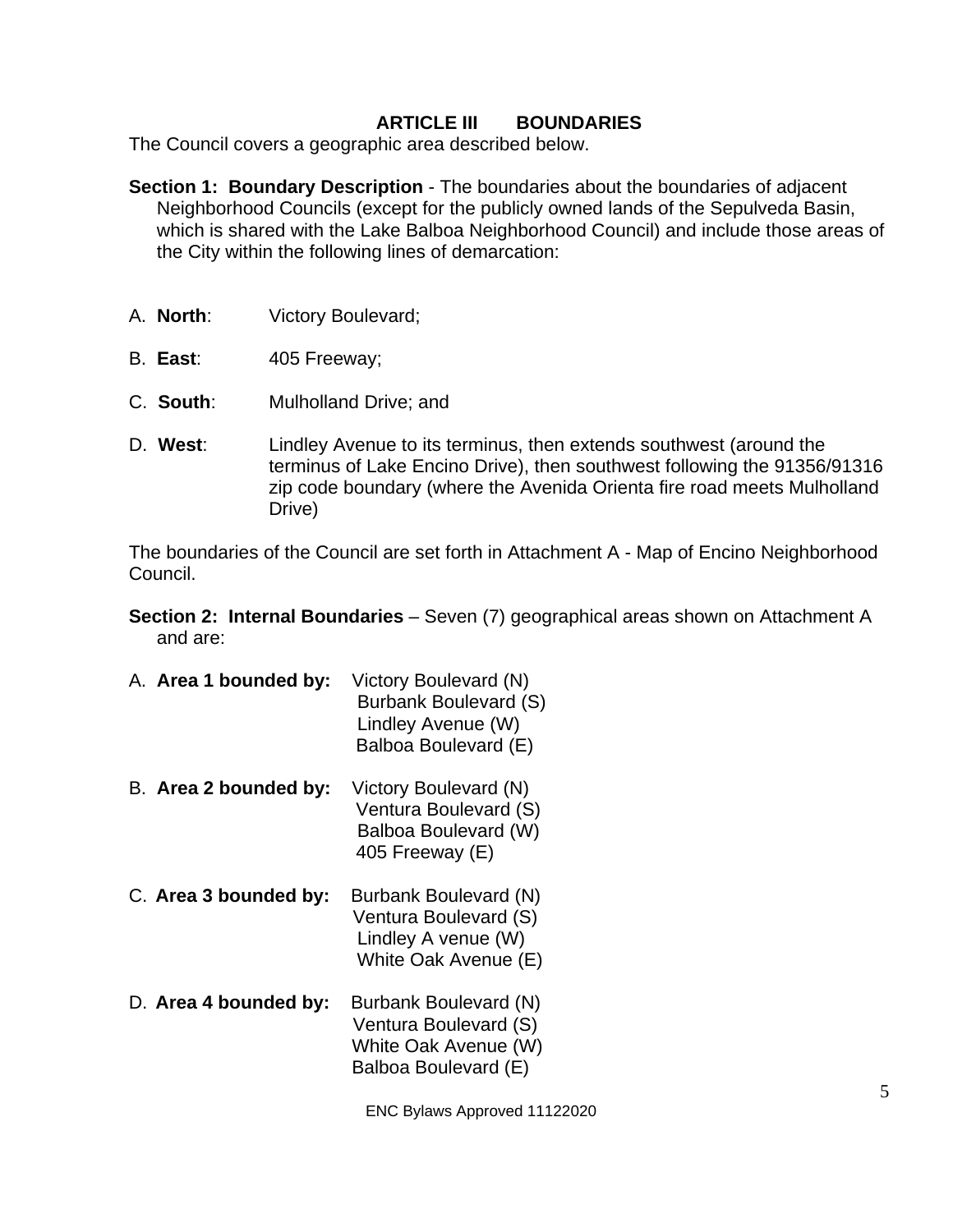E. A**rea 5 bounded by:** Ventura Boulevard (N) Mulholland Drive (S) Lindley Avenue to its terminus, then extends southwest (around the terminus of Lake Encino Drive), then southwest following the 91356/91316 zip code boundary (where the Avenida Orienta fire road meets Mulholland Drive) (W) Louise Avenue to its terminus, then a line due south to Mulholland Drive (E)

F. **Area 6 bounded by:** Ventura Boulevard (N) Mulholland Drive (S) Louise Avenue to its terminus, then a line due south to Mulholland Drive (W) Libbit Avenue, Noeline Avenue, Darcia Place, Garvin Drive, Lanai Road, Hayvenhurst Drive, Ballina Drive, Ballina Canyon Road, Westfall Drive, Delivale Place, Calneva Drive (E)

G. **Area 7 bounded by:** Ventura Boulevard (N) Mulholland Drive (S) Libbit Avenue, Noeline Avenue, Darcia Place, Garvin Drive, Lanai Road, Hayvenhurst Drive, Ballina Drive, Ballina Canyon Road, Westfall Drive, Dellvale Place, Calneva Drive (W) 405 Freeway (E)

# **ARTICLE IV STAKEHOLDER**

Neighborhood Council membership is open to all Stakeholders. A "Stakeholder" shall be defined as any individual who:

(1) Lives, works, or owns real property within the boundaries of the neighborhood council; or

(2) Is a Community Interest Stakeholder, defined as an individual who is a member of or participates in a Community Organization within the boundaries of the neighborhood council.

A "Community Organization" is an entity that has continuously maintained a physical street address within the boundaries of the neighborhood council for not less than one year, and that performs ongoing and verifiable activities and operations that confer some benefit on the community within the boundaries of the neighborhood council. A for-profit entity shall not qualify as a Community Organization. Examples of Community Organizations may include Chambers of Commerce, houses of worship or other faith-based organizations, educational institutions, or non-profit organizations.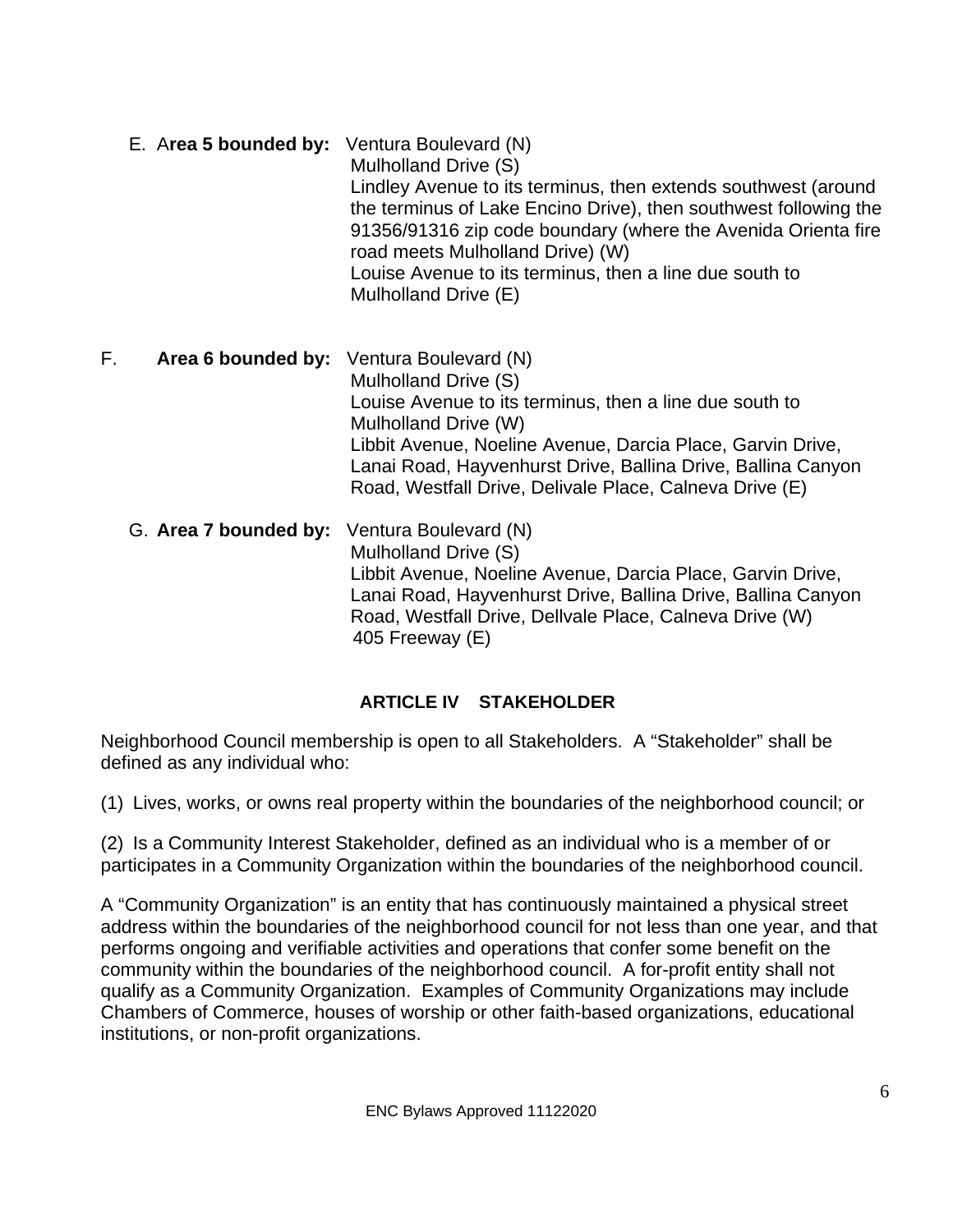[The definition of "Stakeholder" and its related terms are defined by City Ordinance and cannot be changed without City Council action. See Los Angeles Administrative Code Section 22.801.1]

# **ARTICLE V GOVERNING BOARD**

The Board of Directors ("Board") shall be the governing body of the Council within the meaning of that term as set forth in the Plan for a Citywide System of Neighborhood Councils ("Plan").

**Section 1: Composition** - The Board shall consist of twenty-two (22) Stakeholders (including one non-voting Youth Member) elected, selected or appointed by the Board and/or Stakeholders. Candidates must be an eligible Stakeholder who lives, works, or owns property within the Encino Neighborhood Council Boundaries or who is a community interest stakeholder, as a member of a community organization fitting the category in which the candidate is running as more specifically described in Subsections 1A-D herein below and in the Standing Rules "Qualifying Organizations and Institutions." The composition of the Board shall be as follows:

- A. **Elected Representatives and Alternates (18)** Open to a Representative and Alternate Representative eighteen (18) years of age or older for each stakeholder category below:
	- 1. One (1) Apartment/Condo Representatives who is an owner or tenant of an apartment or condo within the boundaries of the Encino Neighborhood Council.
	- 2. Two (2) Business Representatives, who own business property, owns or works at a business within the boundaries of the Encino Neighborhood Council.
	- 3. One (1) Educational Representative, who is an officer, employee, ongoing volunteer or parent or guardian of a currently enrolled student at a public or private school located within the boundaries of the Encino Neighborhood Council.
	- 4. One (1) Park Advocate/Environment Representative who is an active member with a park, recreation or environmental group that is located or regularly meets within the boundaries of the Encino Neighborhood Council.
	- 5. One (1) Public Safety Representative, who is a member of a public safety organization that meets regularly within the boundaries of the Encino Neighborhood Council, as well as an organization (including but not limited to West Valley Police Station) that has jurisdiction of an area within the boundaries of the Encino Neighborhood Council.
	- 6. One (1) Religious Organization/Institution Representatives, who is a member of the clergy, employee, member or ongoing volunteer of a religious institution (including any religious school or organization of the religious institution) that is located within the boundaries of the Encino Neighborhood Council.
	- 7. One (1) Volunteer/Service Group Representative, who is an active member, employee, or ongoing volunteer of a volunteer service group (including but not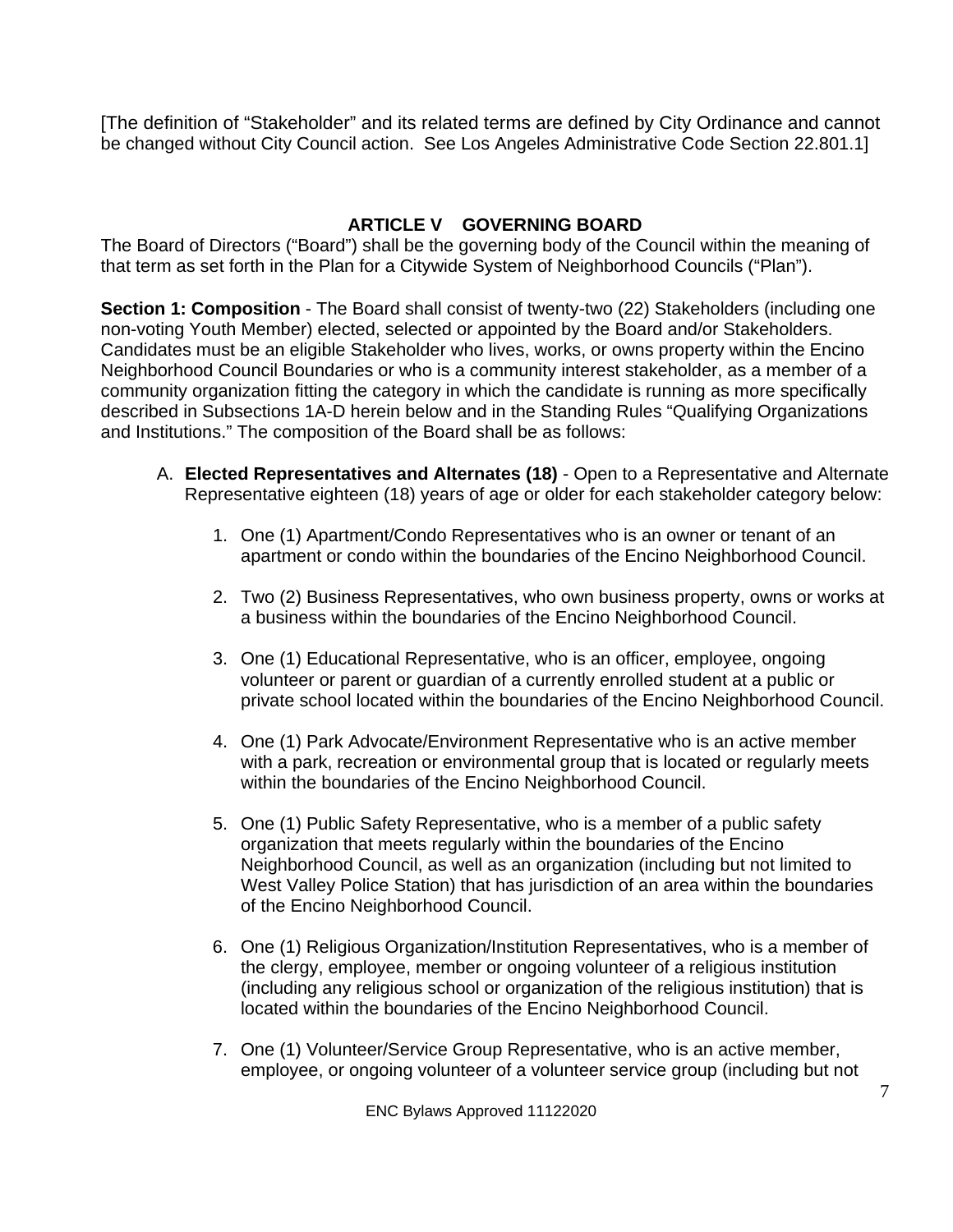limited to a group of serving seniors, youth or veterans that is located or regularly meets within the boundaries of the Encino Neighborhood Council, as well as the Encino-Tarzana Branch Library.

- 8. Area Representatives and Alternates (7) Open to one (1) Representative and Alternate eighteen (18) years of age or older elected from each of the seven (7) geographical areas by those stakeholders residing in each respective area as designated on Attachment A. Candidates must be an eligible stakeholder residing in the area for which the candidate is running.
- 9. At Large Representatives and Alternates (2) Open to two (2) Representatives and two (2) Alternates eighteen (18) years of age or older elected by all eligible stakeholders including community interest stakeholders.
- 10. Planning and Land Use Representative and Alternate Open to one (1) Representative and Alternate eighteen (18) years of age or older elected by those Stakeholders who live, work or own property within the Encino Neighborhood Council geographically boundaries. Candidates must be an eligible stakeholder who lives, works or owns property within the Council geographical boundaries and who is knowledgeable in planning and land use matters.
- B. **Selected Organizational Representatives and Alternates (3)** Open to one (1) Representative and Alternate Representative eighteen (18) years of age or older to be selected from each of the following organizations:
	- 1. Encino Chamber of Commerce
	- 2. Encino Property Owners Association
	- 3. Homeowners of Encino

Organizations must file with the Council

- (i) a duly approved resolution and minutes, including the number of voting members present, attesting under penalty of perjury, to the selection of a Board members as the organization's Representative and Alternate Representative to the Council at a duly noticed meeting of its Board,
- (ii) a print out from the Secretary of State website showing the organization to be currently active and not dissolved;
- (iii) its current bylaws certified under penalty of perjury; and
- (iv) that the Secretary of the organization certify under penalty of perjury that the organization has not less than one hundred and fifty (150) dues paying members.
- (v) Organizations that do not file proper documentation with the council will have their seats suspended until proper documentation is provided. Documentation shall be provided within 45 days of the neighborhood council election being certified.
- C. **Non-Voting Youth Member -** The Board by majority vote shall appoint a person living within the Encino Neighborhood Council boundaries who shall at the time of the appointment be between 14 and 17 years of age at the time of election. The person so designated shall have the same rights as a Board member except will not be able to vote and shall not be counted in determining a quorum. If less than eighteen (18) years of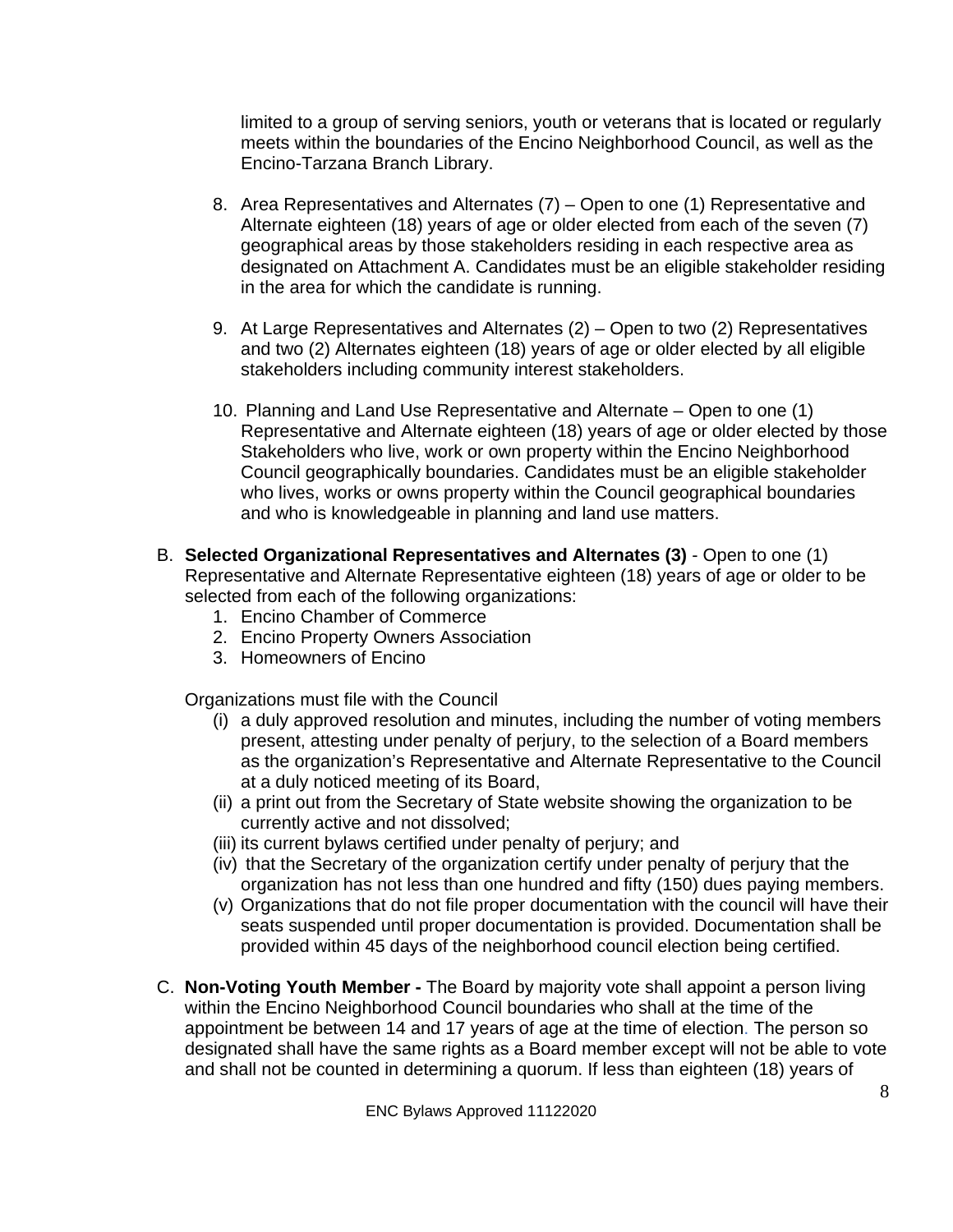age, the Youth Board Seat member shall be precluded from voting on financial matters, such as neighborhood council expenditures, financial reports, annual budgets, contracts, and recommendations to enter into contracts.

# **D. Seating at Board Meetings**

- **1. Alternate Representatives** The Alternate shall be a voting member of the Council at any Council meeting from which the Representative is absent and, if a Representative resigns or is removed from office, the Alternate shall become the Representative for the remainder of the Representative's elected term. If at any Board meeting, a Representative who is absent either (a) has no designated Alternate or (b) has an Alternate who is also absent, then the president or presiding officer may, with the approval of a majority of the members entitled to vote at the meeting, designate an existing Alternate for any other Representative to serve and vote during the meeting in place of the absent Representative. In such an instance, the seat of any absent Representative temporarily becomes an At-Large Seat. The appointed Alternate must be in good standing with all required training to be eligible.
- **2. Stakeholder Group Limits** No single stakeholder group shall hold a majority of Board seats unless extenuating circumstances exist and are approved by the Department of Neighborhood Empowerment ("Department").

**Section 2: Quorum** - The quorum shall be eleven (11) members of the Board. No floating quorums are allowed.

**Section 3: Official Actions** - Official actions must be approved by a simple majority of the eligible voting Board Members who are present and seated at any meeting where there is a quorum, unless specified otherwise in these Bylaws. For the purpose of determining a majority of votes, abstentions are counted as a "No" vote. Eligible Board Members is defined as a seated Board Member who is up to date with all required training requirements.

All non-eligible Board Members do not count toward voting tallies and are marked as ineligible.

**Section 4: Terms and Term Limits** - Board members shall serve a two (2) year term commencing after being seated. There are no term limits.

**Section 5: Duties and Powers** - The primary duties of the Board shall be to govern the Council and to carry out its objectives. No individual member of the Board shall speak for the Board or otherwise publicly represent a Board position unless authorized to do so by official action of the Board. The Board may, by official action, delegate to any individual the authority to present before any public body a standing Council position previously ENC Bylaws Approved 021220 adopted by the Board or a statement that the Council has had insufficient time to develop a position or recommendation on a matter before that body. Such authority may be revoked at any time by the Board.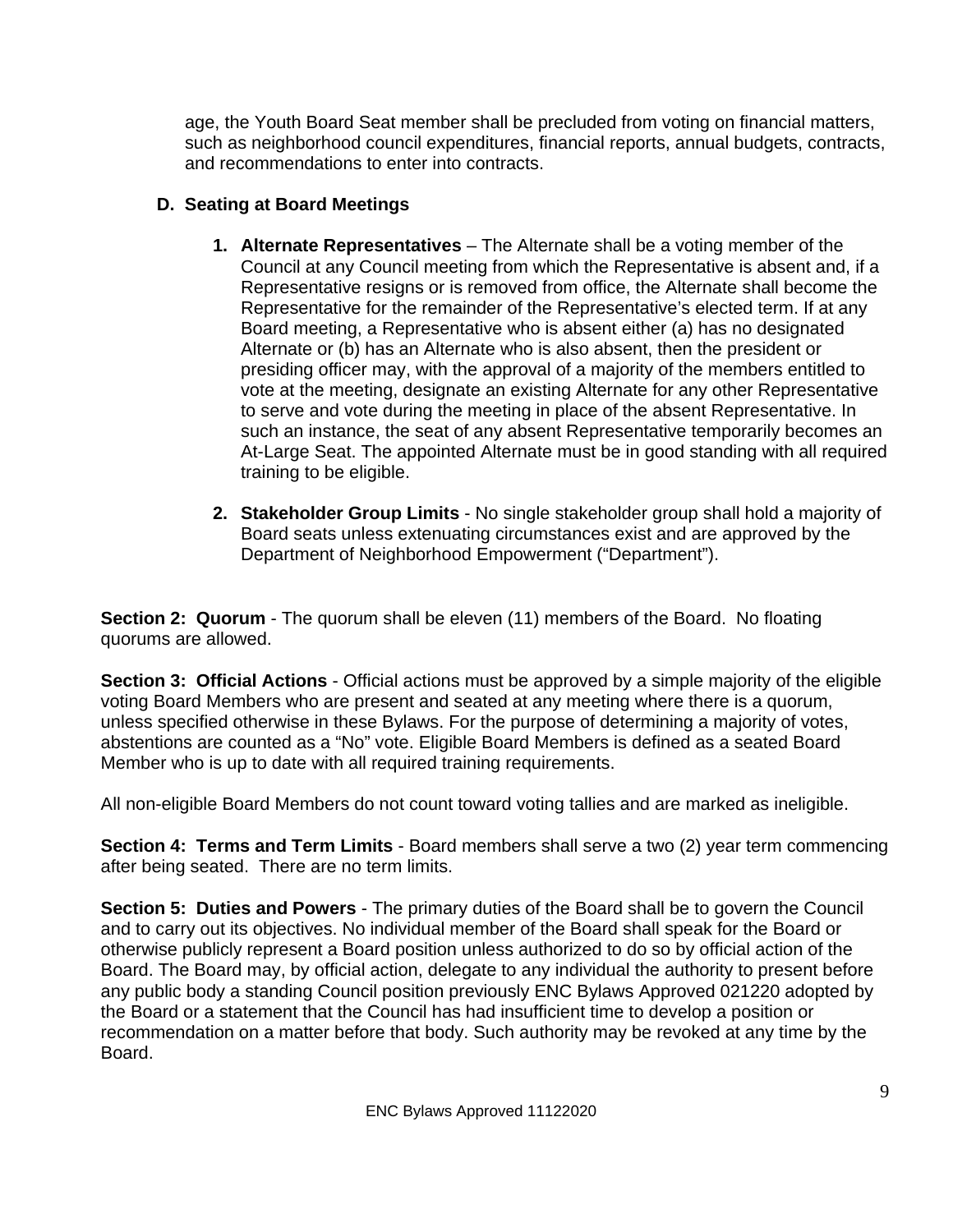**Section 6: Vacancies** – Vacancies on the Board shall be filled using the following procedure:

- A. Any stakeholder interested in filling a vacancy on the Board shall submit a written application to the Board.
- B. The Board shall cause the matter to be placed on the agenda for the next regular meeting of the Board.
- C. If only one (1) stakeholder has made an application for a vacant seat, then a vote of the Board shall be taken and the applicant installed by majority vote of the Board. If more than one (1) stakeholder has made an application for an empty seat, then an open and fair vote shall be taken at the next regular meeting by all stakeholders present. The vote shall be presided over by the Council and shall include one (1) vote per stakeholder
- D. The candidate who wins shall fill the remaining term of the Board seat unless an election or selection occurs sooner.
- E. In no event shall a vacant seat be filled where a general election is scheduled to occur within sixty (60) days of the date that a written application is presented to the Board.

**Section 7: Absences** - Any Representative who misses four (4) total regularly scheduled Board meetings during any twelve (12) month period after the most recent Board election will be automatically removed from the Board. Each Representative absence shall be recorded in the Council's meeting minutes or other manner of Council record keeping, and, upon missing the required number of Board meetings for removal, the Council Presiding officer shall notify the Representative and provide notice to that Representative that their seat has been declared vacant. Any regular meeting of the Board, scheduled and notices as per the Brown Act, shall constitute a meeting for the purpose of determining Representative attendance.

**Section 8: Censure** - The purpose of the censure process is to place a Board member on notice of misconduct and to provide the Board member with an opportunity to correct the misconduct. The Neighborhood Council ("Neighborhood Council") may censure any Board member at a regular or special meeting open to the public following a good-faith determination by the Neighborhood Council Board that the member has engaged in conduct that is contrary to rules and regulations applicable to the Board or

that impedes the orderly business of Board operations. Grounds for censure include, but are not limited to, persistent disruptive conduct at meetings, violations or abuses of the Board's bylaws or rules, violations of the Code of Conduct, acting on behalf of the Board without authorization, and misuse or abuse of the censure or removal process by acting in bad faith.

The Board shall use the following procedure when censuring a Board member:

1. A motion to censure a Board member may be initiated by any three (3) Board members. Those Board members shall not constitute a majority of the quorum of any Neighborhood Council body, such as a committee. The motion shall be delivered to any officer of the Board or a specific officer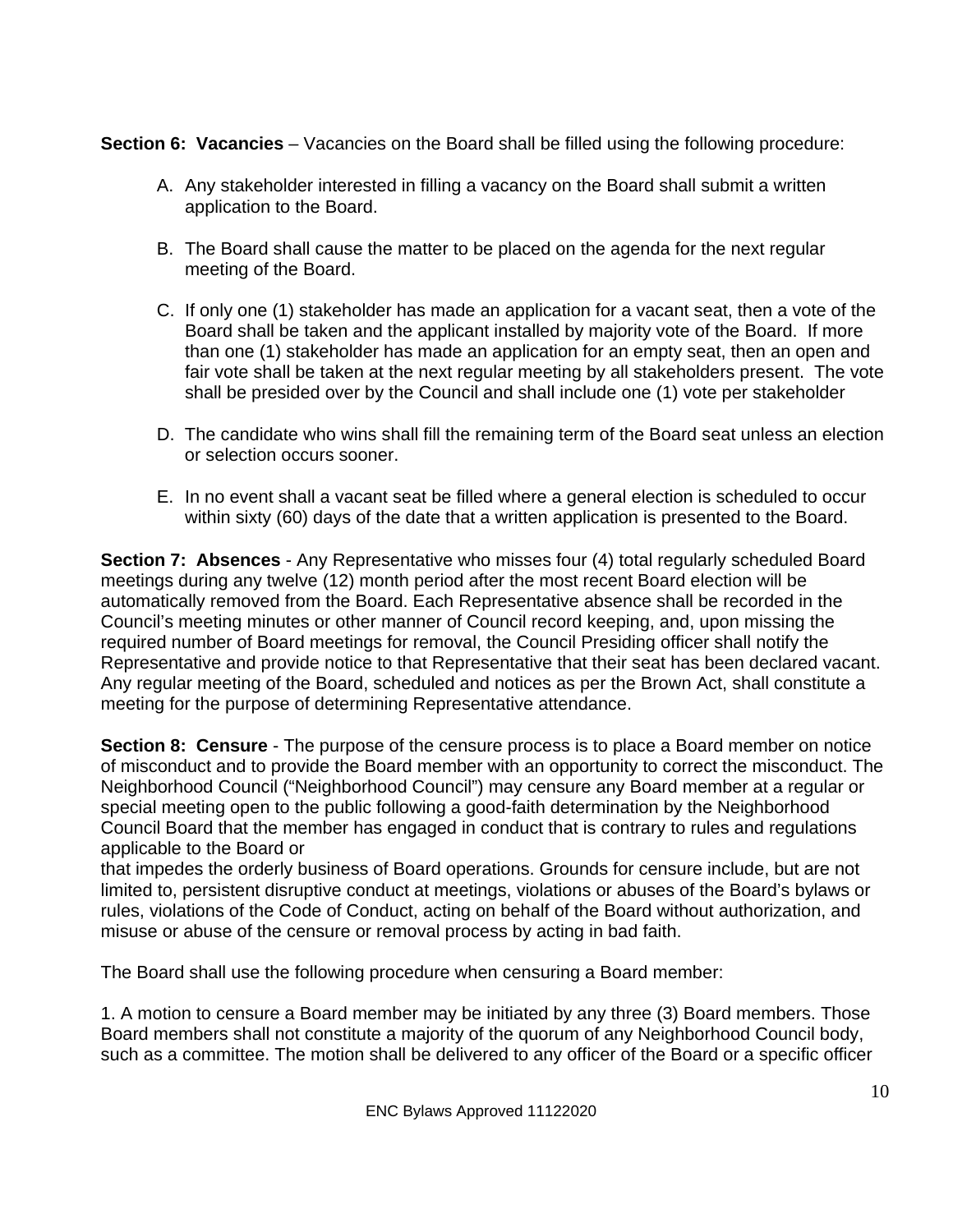or member of the Board as may be specified in the bylaws or standing rules of the Neighborhood Council. The motion shall be in writing and provide the specific facts and grounds for the proposed censure including the date(s) and specific conduct relied upon for the motion. The motion shall not be based upon conclusions, e.g., "for alleged violations of the Code of Conduct" but shall contain factual statements that describe conduct only and is not intended to embarrass or humiliate the board member.

2. The Board member, group of Board members or committee responsible for setting the final Board agenda shall include the motion on the agenda of the next regular or special Board meeting scheduled at least thirty (30) days following the delivery of the proposed censure motion.

3. The Board member subject to censure shall be given a minimum of thirty (30) days prior-written notice, which may include email sent to the last email address on file with the Neighborhood Council, of any meeting at which the motion to censure will be considered. The notice shall provide the specific facts and grounds for the proposed censure as specified in 1 above. The Board shall also provide a copy of the notice to the Department of Neighborhood Empowerment a minimum of thirty (30) days prior to the meeting at which the motion to censure will be considered.

4. The Board member subject to censure shall be given a reasonable opportunity to be heard at the meeting, either orally or in writing, prior to the Board's vote on a motion of censure.

5. The Board shall decide by a majority vote of those present and voting whether or not the Board member should be censured. The Board member who is the subject of the censure motion shall not be counted as part of the majority present and voting and shall not be allowed to vote. For the purpose of censure motions, abstentions shall not be counted as votes.

6. In no event shall a motion to censure a board member be heard by the Neighborhood Council within sixty (60) days of the next scheduled Board election or selection.

#### **Section 9: Removal of Board Members** –

Any Board member may be removed by the Neighborhood Council ("Neighborhood Council") for cause, following a good faith determination by the Board that the member has engaged in conduct that is contrary to rules and regulations applicable to the Board or that impedes the orderly business of Board operations. A Board member shall not be subject to removal under this Policy, unless the member has been censured at least once pursuant to the Board of Neighborhood Commissioners' ("Commission") Censure Policy. Grounds for removal include, but are not limited to, persistent disruptive conduct at meetings, violations or abuses of the Board's bylaws or standing rules, violations of the Code of Conduct, acting on behalf of the Board without authorization, and misuse or abuse of the censure or removal processes by acting in bad faith.

The Board shall use the following procedure when removing a Board member:

1. A motion to remove a Board member may be initiated by any three (3) Board members. Those Board members shall not constitute a majority of the quorum of any Neighborhood Council body, such as a committee. The proposed motion shall be delivered to any officer of the Board or a specific officer or member of the Board as may be specified in the bylaws or standing rules of the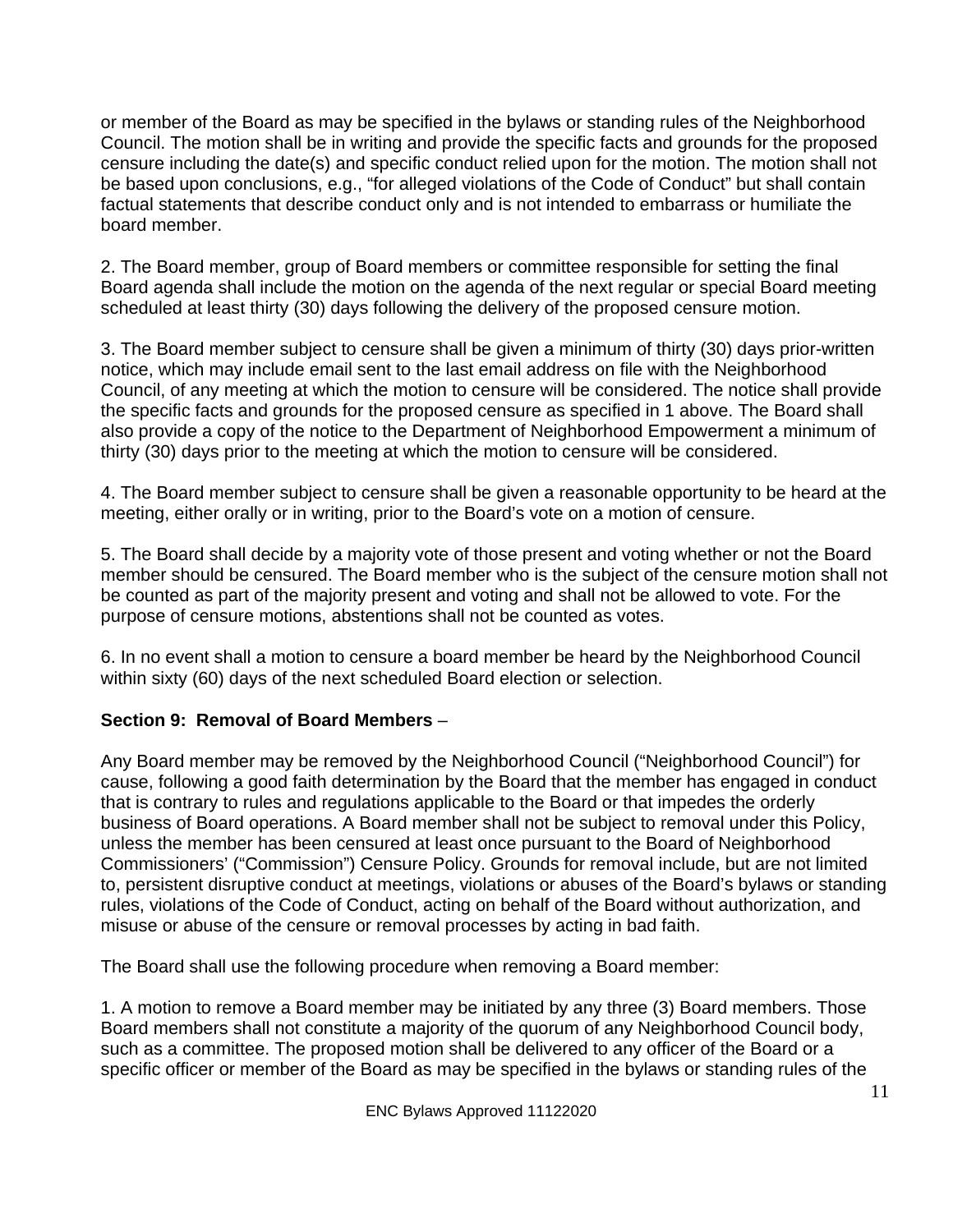Neighborhood Council. The motion shall be in writing and provide the specific facts and grounds for the proposed removal action including the date(s) and specific conduct relied upon for the motion. The motion shall not be based upon conclusions, e.g., "for alleged violations of the Code of Conduct" but shall contain factual statements that describes conduct only and is not intended to embarrass or humiliate the board member. The motion to remove shall also include a copy of the prior censure motion and the date it was passed.

2. The Board member, group of Board members or committee responsible for setting the final Board agenda shall list and briefly describe the motion on the agenda of the next regular or special Board meeting scheduled at least thirty(30) days following the delivery of the proposed removal motion.

3. The Board member subject to removal shall be given a minimum of thirty (30) days prior written notice, which may include email sent to the last email address on file with the Neighborhood Council, of any meeting at which a motion to remove will be heard. The notice shall provide the specific facts and grounds for the proposed removal as specified in 1 above. The Board shall also provide a copy of the notice to the Department of Neighborhood Empowerment a minimum of thirty (30) days prior to any meeting at which a motion to remove will be considered.

4. The Board member subject to removal shall be given reasonable time to be heard at the meeting, either orally or in writing, prior to the Board's vote on a motion for removal.

5. The Board shall decide whether or not the Board member should be removed by an affirmative vote of two-thirds (2/3) of the currently sitting Board members. The Board member who is the subject of the removal motion shall not be allowed to vote and shall not be counted when determining the two-thirds (2/3) majority vote. For the purpose of the removal motion, abstentions shall not be counted as votes.

6. In no event shall a motion to remove a Board member be heard by the Neighborhood Council within sixty (60) days of the next election or selection.

7. The Commission may review a Neighborhood Council's removal decision if requested to do so by the affected Board member. Once the request is made for the Commission to review the decision to remove, the Neighborhood Council voting to remove the board member may not fill the vacancy created by the removal until the Commission has made a decision on whether the removal was proper or the Commission declines to review the matter. The Commission's decision whether to hear or decline to hear the removal review request shall be sent in writing to the requestor and the Neighborhood Council within 30 days after the request for review is delivered.

8. A request for the Commission to review a Neighborhood Council's removal decision shall proceed as follows:

a. The request must in writing and must be delivered to the Executive Assistant of the Commission or, in the absence of an Executive Assistant, to the President of the Commission within thirty (30) days of the date of the action by the Neighborhood Council to remove the Board member.

b. The request must state the basis for the review. The request shall not cite or present any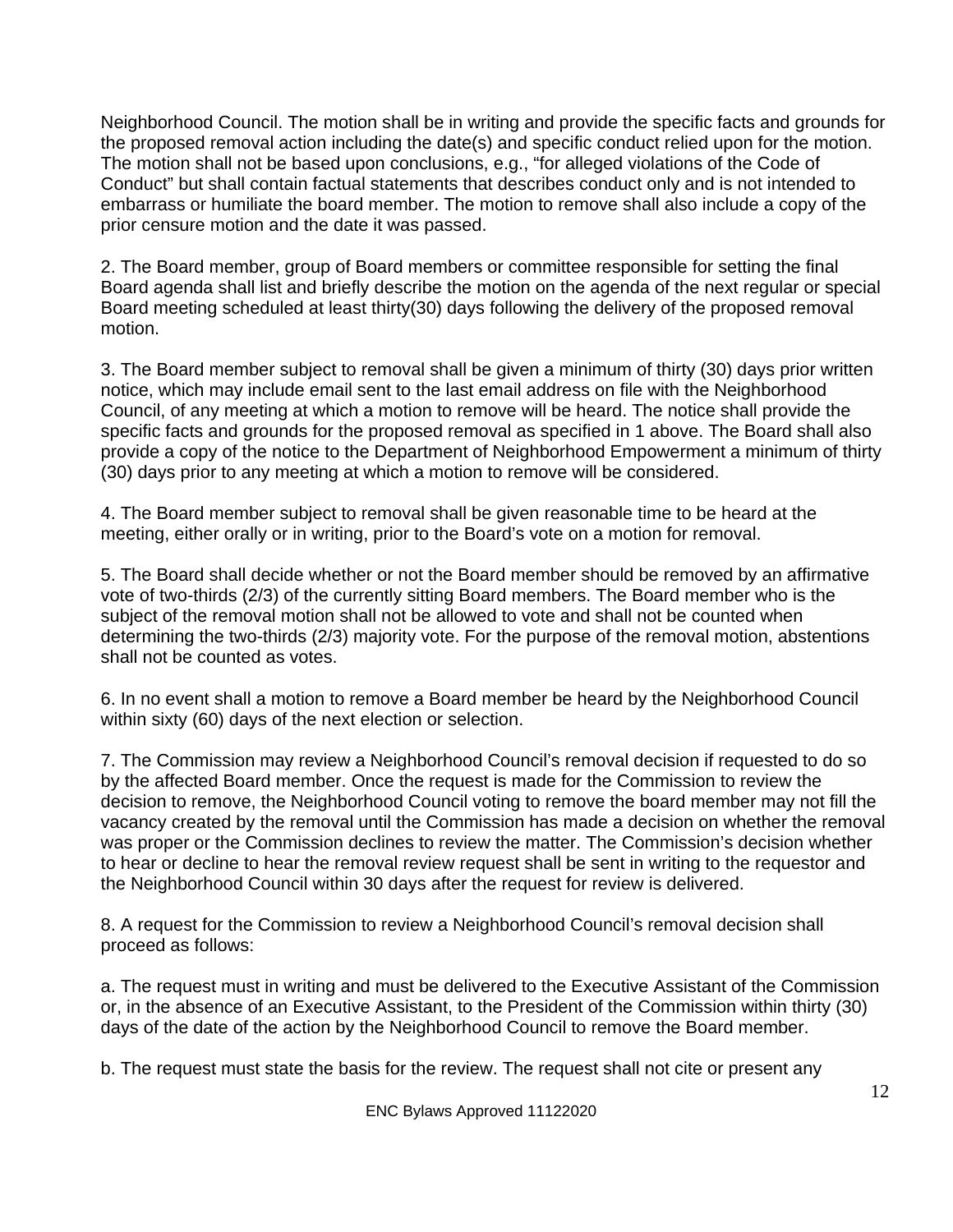evidence not considered by the Neighborhood Council but must address only procedural deficiencies.

c. If the Commission determines the request for review raises sufficient questions regarding procedural deficiencies and agrees to hear the review, it will be placed on the agenda of a regular or special meeting of the Commission within sixty (60) days of receipt of the request for review.

d. At the review the Commission will determine if the facts as presented support the removal motion and if the procedures set out in this policy were correctly applied.

e. If the Commission determines that there were either factual or procedural deficiencies, the Commission may either reinstate the Board member or return the matter to the Neighborhood Council for further consideration.

f. If the Commission returns the matter for further consideration and the Neighborhood Council does not act within sixty (60) days of the Commission's decision the Board member will be considered reinstated.

g. During the period of appeal the Board member shall not be counted as part of the Board for any quorum and shall not participate in any Board actions.

h. If the matter is returned to the Neighborhood Council for further consideration the Board member shall not be counted as part of the Board for any quorum and shall not participate in any Board actions until the Board takes action as requested by the Commission or until the expiration of the sixty (60) day time period.

9. This policy is not intended to restrict or eliminate a Neighborhood Council's ability to remove or render ineligible to serve, Board members who fail to attend meetings, join committees, maintain their stakeholder status, or perform other duties as may be described in the Neighborhood Council's bylaws and/or standing rules. Nor is it intended to limit a Neighborhood Councils ability to remove committee chairs or committee members according to the Neighborhood Council's bylaws and/or standing rules.

**Section 10: Resignation -** A Board Member may resign from the Council, and the position shall then be deemed vacant. Any member of the Board who ceases to be a Stakeholder is required to submit his or her resignation to the Board.

**Section 11: Community Outreach -** The Council shall direct that a system of outreach be instituted to inform stakeholders as to the existence and activities of the Council, including its Board elections, to find future leaders of the Council, and to encourage all Stakeholders to seek leadership positions within the Council.

The Council shall have a standing Outreach Committee, which will report its activities and recommendations to the Board monthly at the regular Council meeting. The Council shall maintain a web site presence to disseminate information to Council stakeholders and others interested in the Council.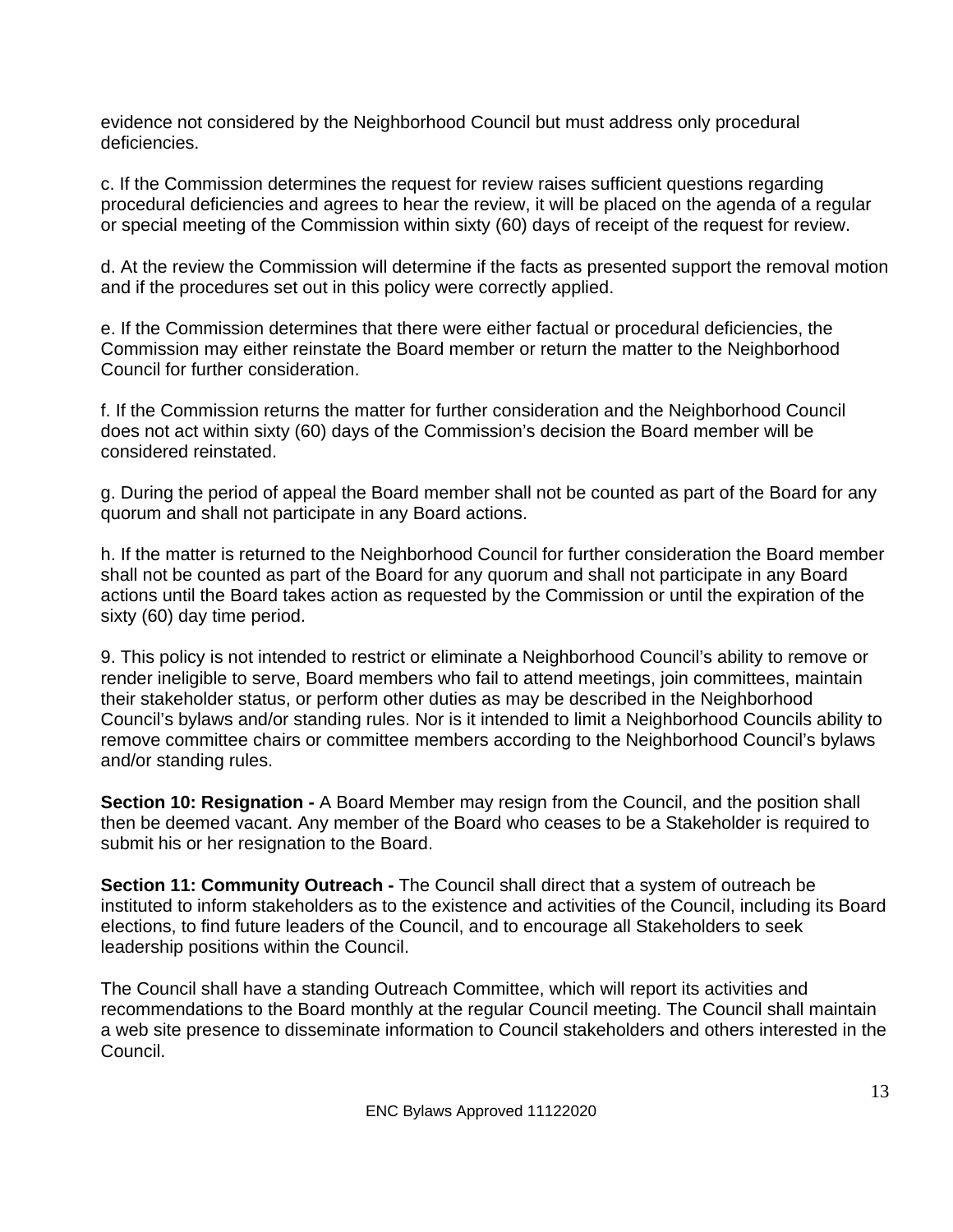In addition, the Board shall create, or shall cause to be created, a marketing plan to solicit participation from stakeholders. The plan may include, for example, the creation of flyers, postcards, pamphlets and other related materials. It may also include e-mail blasts to various organizations including a regularly scheduled e-blast to local government officials and to the Chamber of Commerce, Neighborhood Watch, Home Owners' Associations and other local organizations as determined by the Board.

Outreach also should be undertaken at public events and shall be coordinated with other Neighborhood Councils when appropriate.

#### **ARTICLE VI OFFICERS**

**Section 1: Officers of the Board** - The officers of the Board ("Officers") shall include the following positions which all together comprise the Executive Committee: President, Vice President, Secretary, and Treasurer,

**Section 2: Duties and Powers** - The duties of the Officers are as follows and also include such additional duties as may be adopted by official action of the Board:

A. The President shall act as the chief executive of the Council and shall preside at all Council meetings. The President shall have the power to issue, modify and revoke executive orders to carry out resolutions of the Council or to implement the bylaws or standing rules. Executive orders shall be issued in writing and placed with the minutes of the Council and notice of thereof provided to all Board members by the next meeting of the Council.

B. The Vice President shall serve in place of the President if the President is unable to serve and, in case of vacancy in the office of President, or in the case of the President's unavailability due to sickness, disability, death, or resignation, the Vice President shall perform the duties of the President and when so acting shall have all the powers and perform such other duties as the Board or the Bylaws may prescribe. The Vice President shall be responsible for the oversight of all committees designated by the Board. The Vice President shall perform all other duties as the President or the Board may assign from time to time.

C. The Secretary shall keep minutes of all Board meetings. An Alternate Secretary may be appointed by the Board to serve in the absence of the Secretary, as needed. Unless the person serving as Alternate Secretary is already a Board member, he or she shall not have any of the rights of a Board member, including the right to vote on matters before the Council.

D. The Treasurer shall maintain the records of the Council's finances and books of accounts and perform other duties in accordance with the Council's Financial Management Plan and the Department's policies and procedures.

E. The Sergeant at Arms shall ensure that the Board's meetings are undertaken in an orderly and expeditious manner, including the calling of proper authorities should a physical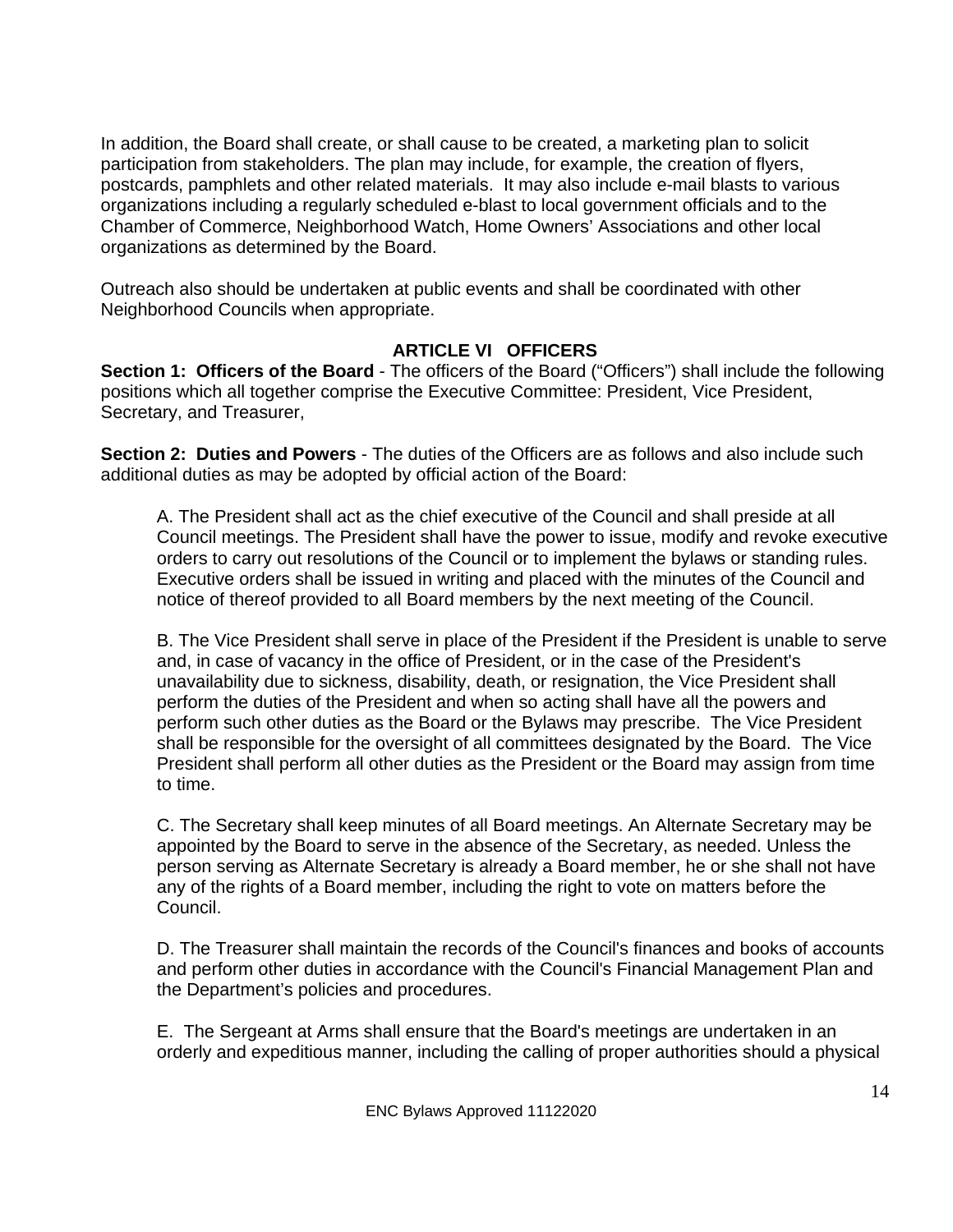altercation seem to be ensuing. The Sergeant at Arms shall also be the timekeeper for the Board, ensuring that all speakers speak within the required timeframes.

**Section 3: Selection of Officers** - Officer positions shall be filled at the first official Board meeting following their election or selection in Board election years, and at the subsequent one (1) year anniversary mark of the Officers' election in Board non-election years.

**Section 4: Officer Terms** - The Officers shall serve one (1) terms . They may stand for reelection annually.

#### **ARTICLE VII COMMITTEES AND THEIR DUTIES**

All Standing and Ad Hoc Committees shall be established by the Board. Suggestions for committees may come from Stakeholders or from members of the Board, and all such suggestions shall be voted upon by the Board.

**Section 1: Standing Committees** – The Standing Committees of the Council are: Executive Committee, Bylaws Committee, Outreach Committee, and additional committees listed in Standing Rules.

**Section 2: Ad Hoc Committees** – The Board may create Ad Hoc Committees as needed to deal with temporary issues. Ad hoc committees that include non-board member stakeholders shall be agendized and noticed in keeping with the Brown Act.

#### **Section 3: Committee Creation and Authorization**

- A. **Committee Authority** All committee recommendations shall be brought back to the full Board for discussion and action. ,
- B. **Committee Structure** With the exception of the Executive Committee, Committee membership shall be open to all Board members and Stakeholders. Standing Committees shall be comprised of at least two (2) Board members and may include any interested Stakeholders. Ad Hoc Committees shall be comprised of five (5) or less Board members and may include any interested Stakeholders. Each committee shall consist of not more than nine (9) Primary persons, provided that there shall not be more than five (5) Board members who are Representatives and/or Alternates and shall, to the extent possible, include at least one (1) voting member Stakeholder who is not an elected member of the Board. Each Representative or Alternate shall join at least one (1) committee by the second meeting of the Board after an Election. If more than nine (9) persons desire to serve on a committee, ENC Bylaws Approved 021220 the Chairperson shall select the individuals to serve and may designate up to three (3) alternate.
- C. **Committee Appointment** All Committee Chairs shall be appointed by the Vice President and confirmed by the Board. Only Board member may be appointed to serve as a Chairperson of a Committee except: Only Board members may be appointed to serve as a Chairperson of a Committee except: (i) if all elected Representatives have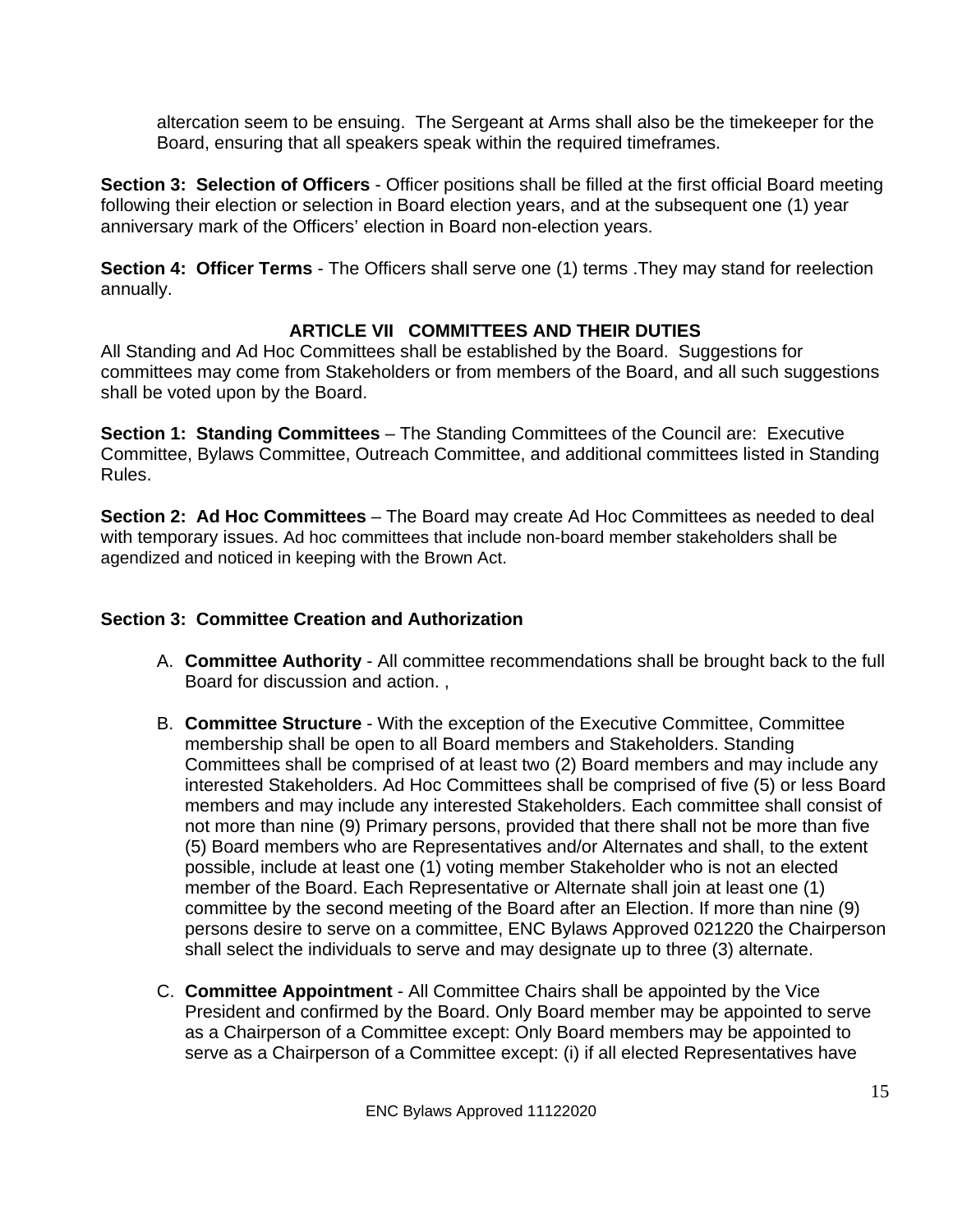declined to serve to be the Chair of a Committee in which event an Alternate may be appointed and (ii) if all Alternates have also declined to be the Chair, a stakeholder may be appointed. The Chairs shall keep a written record of Committee meetings and shall provide regular reports on Committee matters to the Board. Each member of a committee shall continue until a successor is appointed, unless the committee is terminated. All committees shall run concurrently with the two (2) year election cycle and each member shall be eligible for reappointment as long as they remain eligible stakeholders.

D. **Committee Meetings** – Committee meetings are subject to and shall be conducted in accordance with the dictates of the Brown Act. Minutes shall be taken at every Committee meeting. All committee work is to be reported to the Board and no actions can be taken on behalf of the Council without a vote by the Council.

1. **Quorums** – A quorum determination shall be identified as half plus one (per the Vice-President list) of committee members. The Vice President shall maintain a list of all committee members broken down into either "Primary Members" or "Alternate". Quorum requirement number shall equal all Primary Members. Alternate members may be substituted for a primary to meet quorum.

- E. **Changes to Committees** The Board may establish, disband or make changes as needed to any Standing or Ad Hoc committee. Any such action by the Board shall be noted in the Council meeting minutes. Vacancies in any committee may be filled by appointments made committee chairperson with the approval of the Vice President of the Council. If any conflict arises the Executive Committee will make a recommendation to be heard and voted by the full board.
- F. **Priority in Appointment of Committee Members -** Committee chairs with approval of the Vice President shall appoint members of their Committee with priority to both voting members and alternates who are not serving on any other Committee. Existing Committee Alternates will have first right of refusal to the open position.
- G. **Removal of Committee Members** Committee members may be removed if the member has three (3) consecutive absences during the current two year term.

#### **ARTICLE VIII MEETINGS**

All meetings, as defined by the Ralph M. Brown Act (*California Government Code Section 54950.5 et seq.*), shall be noticed and conducted in accordance with the Act, the Neighborhood Council Agenda Posting Policy, and all other applicable laws and governmental policy.

**Section 1: Meeting Time and Place** - All meetings shall be held within the Council boundaries at a location, date and time set by the Board. A calendar of regular meetings shall be established by the Board at its first regular meeting of each calendar year.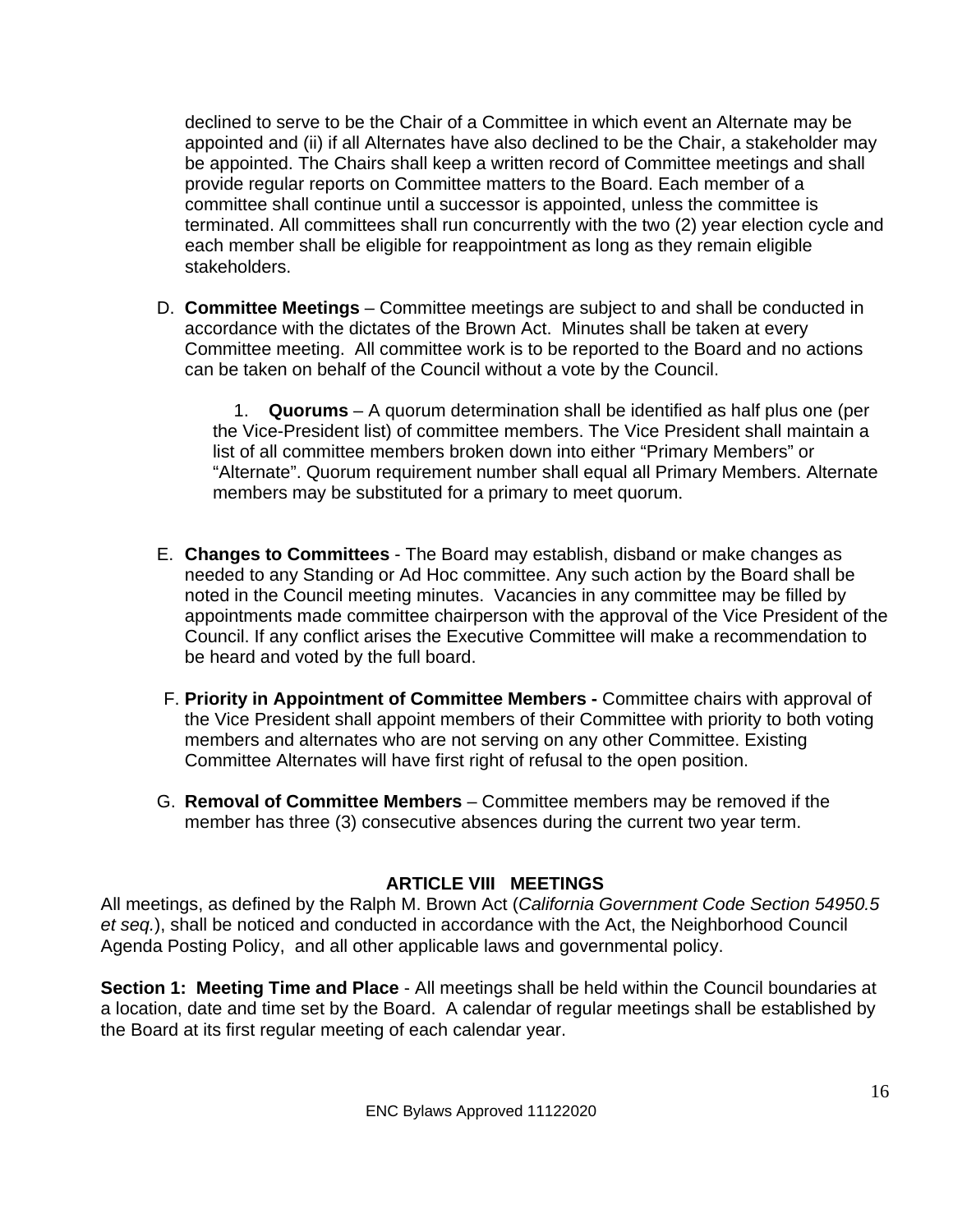- A. **Regular Meetings** Regular Council meetings shall be held at least once per quarter and may be held more frequently as determined by the Board. Prior to any action by the Board, there shall be a period of public comment. The Board shall determine the length and format of the period as appropriate.
- B. **Special Meetings** The President or a majority of the Board shall be allowed to call a Special Council Meeting as needed.

#### **Section 2: Agenda Setting** –

The Executive Committee shall set the agenda for each Council meeting.

Any stakeholder may make a proposal for action by the Council by submitting a written request to the Secretary or during the public comment period of a regular Council meeting. The Secretary shall promptly refer the proposal to a Standing Committee or, at the next regular Council meeting, the Board shall either consider the proposal to create an Ad Hoc Committee to consider the proposal. The council is required to consider the proposal at a committee or Board meeting, but is not required to take further action on the proposal. Proposals made under the subsection are subject to the rules regarding reconsideration.

**Initiative.** Upon written petition of stakeholders which describes in detail sufficient to satisfy the requirements of the Brown Act a policy or action within the jurisdiction of the Council and includes the signatures of the greater of ten percent (10%) of the ballots cast in the last council election or not less than one hundred (100) Stakeholders, the policy or action shall be put to the vote of the Stakeholders in the next regularly scheduled Council election of Representatives. The affirmative vote of a majority of the Stakeholders voting in the elections shall be required to adopt the policy or action

**Section 3: Notifications/Postings** – Notice of a regular meeting shall be a minimum of three (3) days (72 hours) in advance of the meeting and at least one (1) day (24 hours) in advance of a special meeting. At a minimum, notice shall be done in accordance with the Brown Act and the Neighborhood Council Agenda Posting Policy.

**Section 4: Reconsideration** - The Board may reconsider or amend its actions through the following Motion for Reconsideration process:

- A. Before the Board reconsiders any matter, the Board must approve a Motion for Reconsideration. The Motion for Reconsideration must be approved by official action of the Board. After determining that an action should be reconsidered, the Board has the authority to re-hear, continue, or take action on the item that is the subject of reconsideration within any limitations that are stated in the Motion for Reconsideration.
- B. The Motion for Reconsideration must be brought, and the Board's approval of a Motion for Reconsideration must occur, either during the same meeting where the Board initially acted or during the Board's next regularly scheduled meeting that follows the meeting where the action subject to reconsideration occurred. The Council may also convene a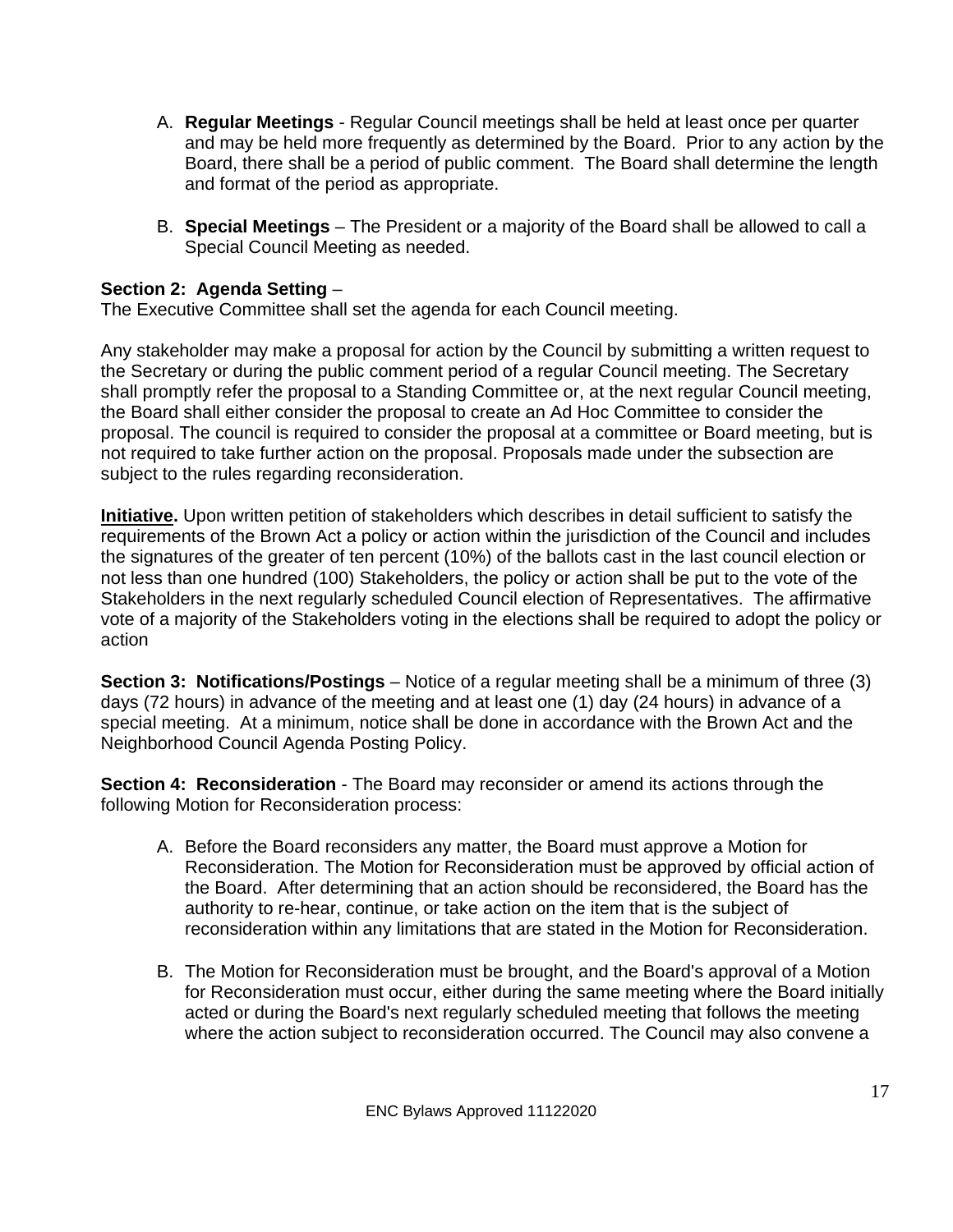special meeting within these specified time frames to address a Motion for Reconsideration.

- C. A Motion for Reconsideration may be proposed only by a member of the Board that previously voted on the prevailing side of the original action that was taken by the Board (the "Moving Board Member").
- D. The Moving Board Member may make the Motion for Reconsideration orally during the same meeting where the action that is the subject of reconsideration occurred, or by properly placing the Motion for Reconsideration on the agenda of a meeting that occurs within the allowed specified periods of time as stated above.
- E. In order to properly place the Motion for Reconsideration on the agenda of the subsequent meeting, the Moving Board Member shall submit a memorandum to the Secretary at least two (2) days in advance of the deadline for posting notices for the meeting. The memorandum must briefly state the reason(s) for requesting the reconsideration, and provide the Secretary with an adequate description of the matter(s) to be re-heard and the proposed action that may be adopted by the Board if the Motion for Reconsideration is approved.
- F. A Motion for Reconsideration that is properly brought before the Board may be seconded by any member of the Board.
- G. This reconsideration process shall be conducted at all times in accordance with the Brown Act.

#### **ARTICLE IX FINANCES**

A. The Board shall review its fiscal budget and make adjustments as needed to comply with City laws and City administrative rules, and to keep in compliance with Generally Accepted Accounting Principles and the City's mandate for the use of standardized budget and minimum finding allocation requirements.

B. The Board shall adhere to all rules and regulations promulgated by appropriate City officials regarding the Council's finances, where the term "appropriate City officials" means those officials and/or agencies of the City of Los Angeles who have authority over Neighborhood Councils.

C. All financial accounts and records shall be available for public inspection and posted on the Council website, if available.

D. Each month, the Treasurer shall provide to the Board detailed reports of the Council's accounts.

E. At least once each quarter, the President and at least one (1) other individual other than the Treasurer, who is designated by the Board, shall examine the Council's accounts and attest to their accuracy before submitting the documentation to the Department for further review.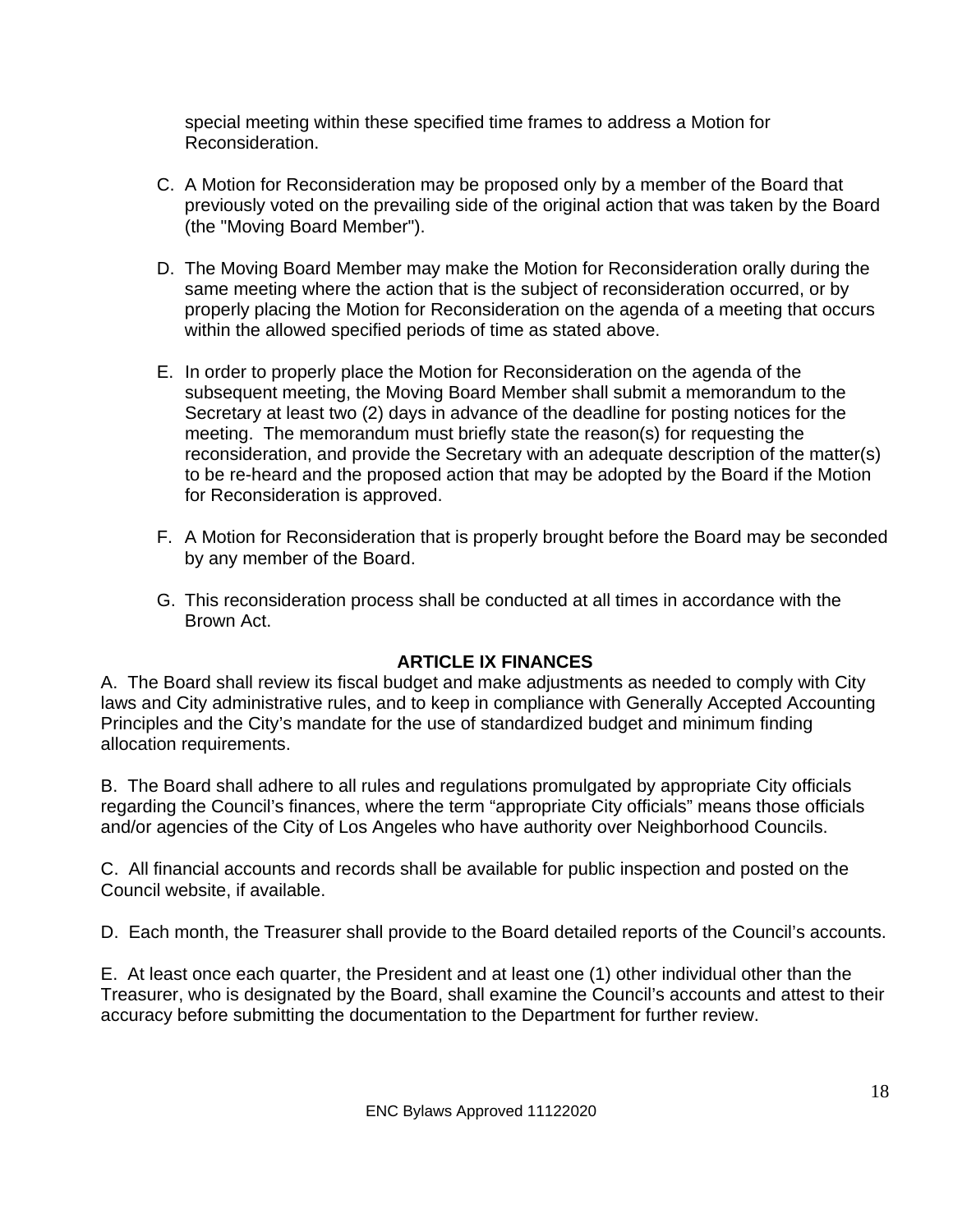#### **ARTICLE X ELECTIONS**

**Section 1: Administration of Election** - The Council's election will be conducted pursuant to any and all City ordinances, policies and procedures pertaining to Neighborhood Council elections.

**Section 2: Board Structure and Voting - The number of Board seats, the eligibility requirements** for holding any specific Board seats, and which stakeholders may vote for the Board seats are noted in Attachment B.

**Section 3: Minimum Voting Age** - Except with respect to a Youth Board Seat, a stakeholder must be at least 16 years of age on the day of the election or selection to be eligible to vote. [See Admin. Code §§ 22.814(a) and 22.814(c)]

**Section 4: Method of Verifying Stakeholder Status** - Voters will verify their Stakeholder status by providing acceptable documentation.

**Section 5: Restrictions on Candidates Running for Multiple Seats** - A candidate shall declare their candidacy for no more than one (1) position on the Council Board during a single election cycle.

**Section 6: Other Election Related Language**- Alternates are selected in the following manner: the candidate receiving the second highest number of votes at the election (or third or fourth highest number of votes for the two (2) Business and At-Large positions) shall be the Alternates. If the second highest vote recipient declines the position as Alternate, then it shall be offered to the next highest vote recipient and so on until an acceptance is received.

The Standing Rules shall specify organizations and institutions that qualify under Article V Section 1 for Elected Organizational seats and included in Attachment B. Any revisions shall be made at least four (4) months before an election for Board seats.

# **ARTICLE XI GRIEVANCE PROCESS**

A. Any grievance by a stakeholder must be submitted in writing to the Board. The Board shall then refer the matter to an ad hoc grievance panel comprised of five (5) stakeholders in the South Valley Planning Area who are randomly selected by the Board secretary from a list of volunteers who have previously expressed an interest in serving from time-to-time on such a grievance panel. The Secretary will coordinate a time and a place for the panel to meet with the person(s) submitting a grievance and to discuss ways in which the dispute may be resolved.

B. Thereafter, a panel member shall prepare, within thirty (30) days, a written report to be forwarded by the Secretary of the Board outlining the panel's collective recommendations for resolving the grievance. Alternatively, an alternative dispute resolution process may be used. The Board may receive a copy of the panel's report and recommendations prior to any meeting by the Board, but the matter shall not be discussed among the Board members until the matter is heard at the next regular meeting of the Board pursuant to the Ralph M. Brown Act.

C. This formal grievance process is not intended to apply to Stakeholders who simply disagree with a position or action taken by the Board at one of its meetings. Those grievances can be aired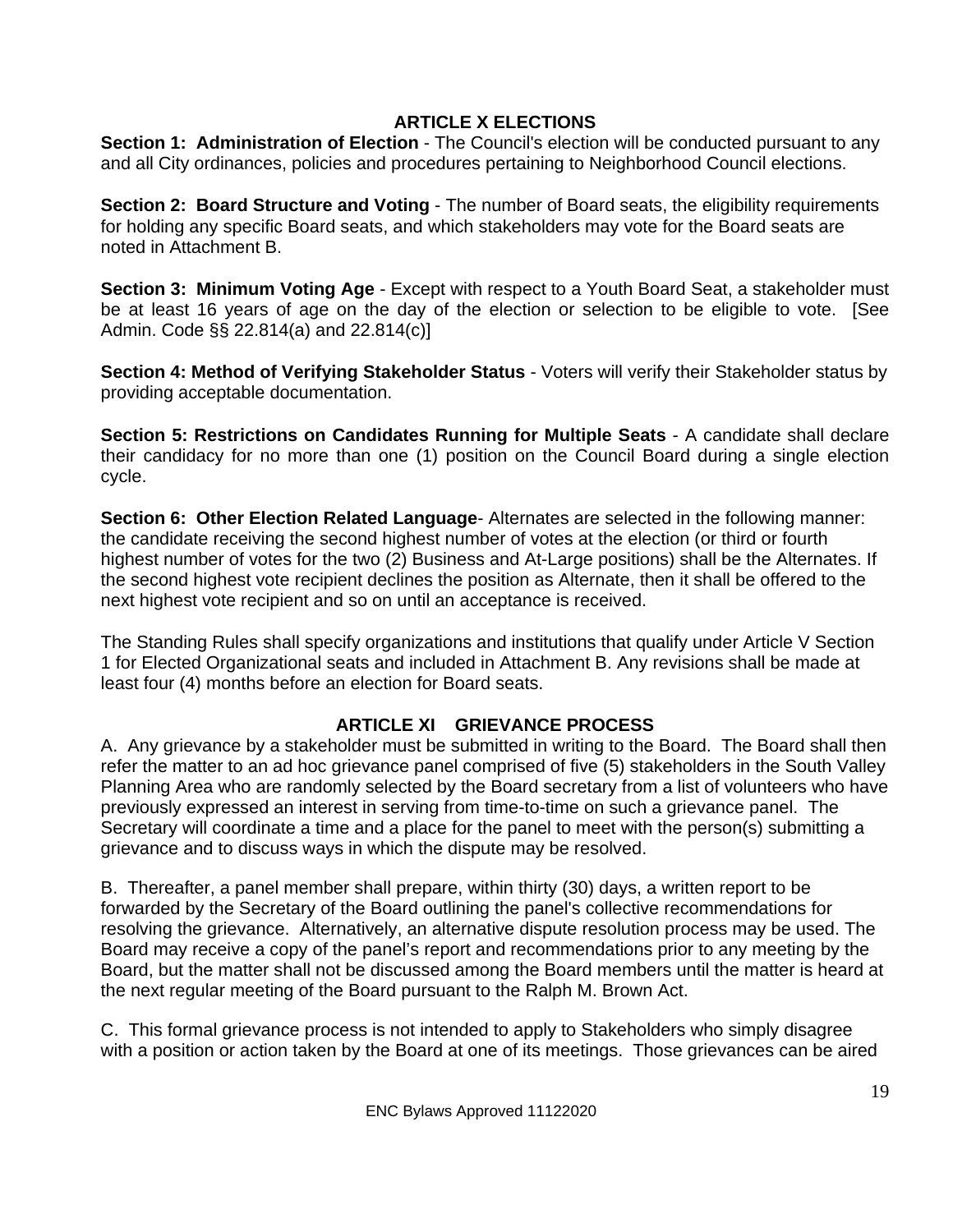at Board meetings. This grievance process is intended to address matters involving procedural disputes, e.g., the Board's failure to comply with the Board's Rules or these Bylaws.

D. Board members are not permitted to file a grievance against another Board member or against the Council, except as permitted under the City's grievance policy. The Neighborhood Council grievance review process will be conducted pursuant to any and all City ordinances, policies and procedures pertaining to Neighborhood Council grievances.

# **ARTICLE XII PARLIAMENTARY AUTHORITY**

The Council shall use Robert's Rules of Order when conducting Council meetings. Additional rules and/or policies and procedures regarding the conduct of the Board and/or Council meetings may be developed and adopted by the Board and shall be included in the Standing Rules.

# **ARTICLE XIII AMENDMENTS**

- A. Any Board member or stakeholder may propose an amendment to these Bylaws. The Board shall forward all proposals to a Bylaws Committee to review and to provide recommendations to the Board.
- B. An amendment to these Bylaws requires a two-thirds (2/3) majority vote of the Board members present at a duly noticed general or special meeting. All changes shall then be forwarded to the Department for review and approval.
- C. No Bylaw Amendment shall be voted on until it has been read at two (2) consecutive regular monthly Board meetings.
- D. Amendments shall not be valid, final or effective until approved by the Department in writing. Once approved, any changes in the Bylaws shall become effective immediately.

# **ARTICLE XIV COMPLIANCE**

The Council, its representatives, and all stakeholders shall comply with these Bylaws and with any additional Standing Rules or Procedures as may be adopted by the Board of Directors as well as all local, county, state and federal laws, including, without limitation, the Plan, the City Code of Conduct, the City Governmental Ethics Ordinance (*Los Angeles Municipal Code Section 49.5.1*), the Brown Act (*California Government Code Section 54950.5 et seq*.), the Public Records Act, the American Disabilities Act, and all laws and governmental policies pertaining to Conflicts of Interest.

**Section 1: Code of Civility** – The Council, its representatives, and all Stakeholders shall conduct all Council business in a civil, professional and respectful manner. Board members will abide by the Commission's Neighborhood Council Board Member Code of Conduct Policy.

**Section 2: Training** – All Board members shall take training in the fundamentals of Neighborhood Council, including, but not limited to, ethics, funding, workplace violence and sexual harassment trainings required by the City within forty-five (45) days of being seated, or they will lose their Council voting rights. All board members must take ethics and funding training prior to making motions and voting on funding related matters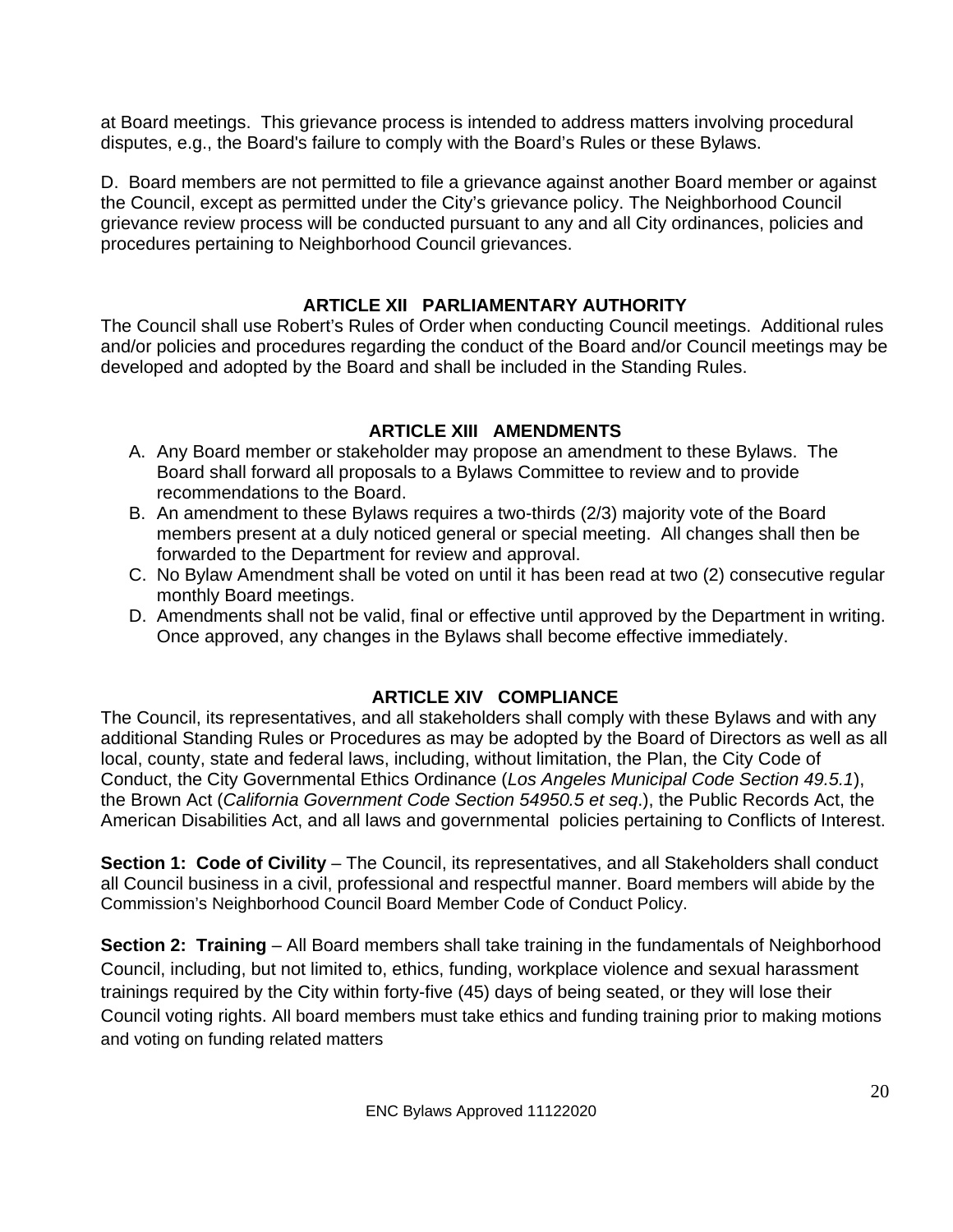**Section 3: Self-Assessment** – Every year, the Council shall conduct a self-assessment pursuant to Article VI, Section 1 of the Plan.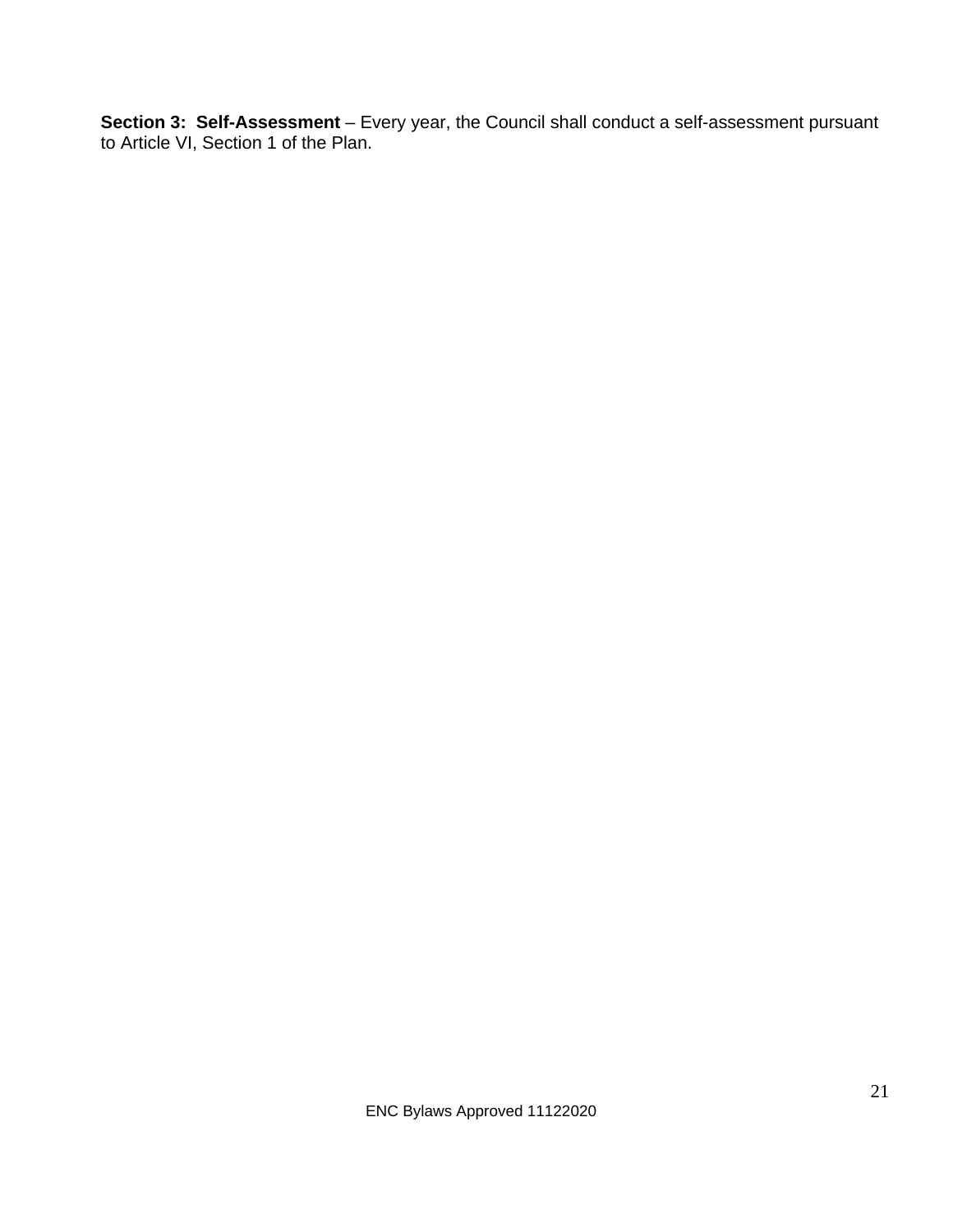

# **ATTACHMENT A – Map of Encino Neighborhood Council**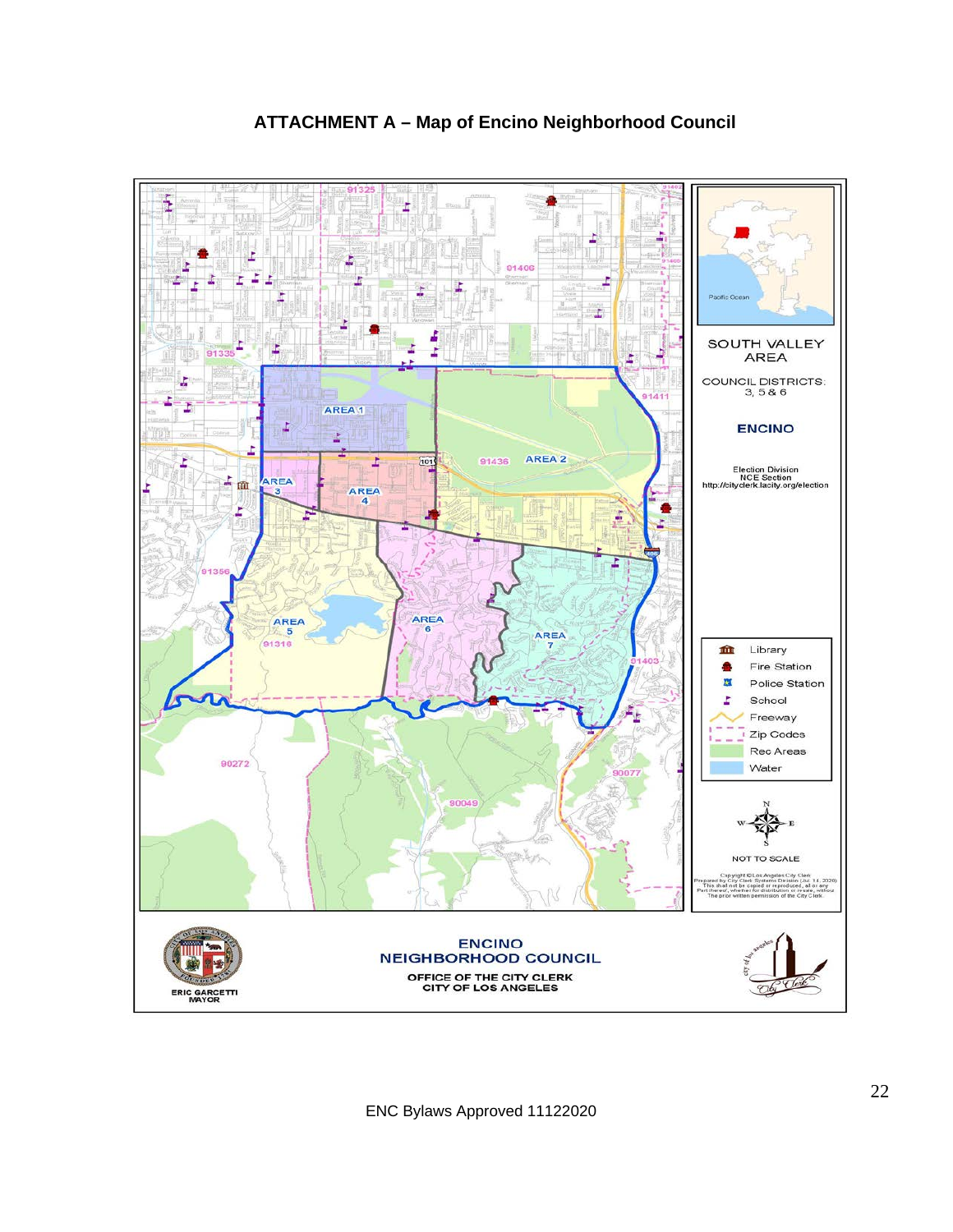# **ATTACHMENT B – Governing Structure and Voting**

| <b>BOARD POSITION</b>                              | # OF<br><b>SEATS</b> | <b>ELECTED OR</b><br><b>APPOINTED?</b> | <b>ELIGIBILITY TO RUN FOR</b><br><b>THE SEAT</b>                                                                                                                                                                                                                                                                                                                                                                                                                                                                                                                                                                | <b>ELIGIBILITY TO VOTE</b><br><b>FOR THE SEAT</b>                                                                                                                       |
|----------------------------------------------------|----------------------|----------------------------------------|-----------------------------------------------------------------------------------------------------------------------------------------------------------------------------------------------------------------------------------------------------------------------------------------------------------------------------------------------------------------------------------------------------------------------------------------------------------------------------------------------------------------------------------------------------------------------------------------------------------------|-------------------------------------------------------------------------------------------------------------------------------------------------------------------------|
| At-Large Representatives<br>Term: 2 Years          | $\overline{2}$       | Elected                                | Stakeholders who are 18 years or<br>older and live, work, own real<br>property, or declare a stake in the<br>neighborhood as a community<br>interest stakeholder, defined as a<br>person who affirms a substantial<br>and ongoing participation with a<br>community organization that has<br>continuously maintained a physical<br>street address for not less than one<br>year, and that performs ongoing and<br>verifiable activities and operations<br>that benefit the neighborhood, and is<br>located within the NC's boundaries.<br>A for-profit entity shall not qualify as<br>a Community Organization. | Stakeholders who are 16<br>years or older and live,<br>work, own real property, or<br>declare a stake in the<br>neighborhood as a<br>community interest<br>stakeholder. |
| Apartment/Condo<br>Representative<br>Term: 2 Years | $\mathbf{1}$         | Elected                                | Stakeholder who is an owner or<br>tenant of an apartment or condo<br>within the boundaries of the<br>Encino Neighborhood Council<br>who is 18 years or older                                                                                                                                                                                                                                                                                                                                                                                                                                                    | Stakeholders who live,<br>work, or own property in the<br>neighborhood and who are<br>16 years or older.                                                                |
| <b>Business Representatives</b><br>Term: 2 Years   | $\overline{2}$       | Elected                                | Stakeholder who<br>own<br>business property, or who own<br>or work at a business within<br>the boundaries of the Encino<br>Neighborhood Council who are<br>18 years of older.                                                                                                                                                                                                                                                                                                                                                                                                                                   | Stakeholders who live,<br>work, or own property in the<br>neighborhood and who are<br>16 years or older                                                                 |
| <b>Education Representative</b><br>Term: 2 Years   | $\mathbf{1}$         | Elected                                | Stakeholder who is an officer,<br>employee, ongoing volunteer or<br>parent or guardian of a currently<br>enrolled student at a public or<br>private school located within the<br>boundaries<br>of the<br>Encino<br>Neighborhood Council who is 18<br>years or older.                                                                                                                                                                                                                                                                                                                                            | Stakeholders who live,<br>work, or own property in the<br>neighborhood and who are<br>16 years or older                                                                 |

# **Encino Neighborhood Council – 22 Board Seats**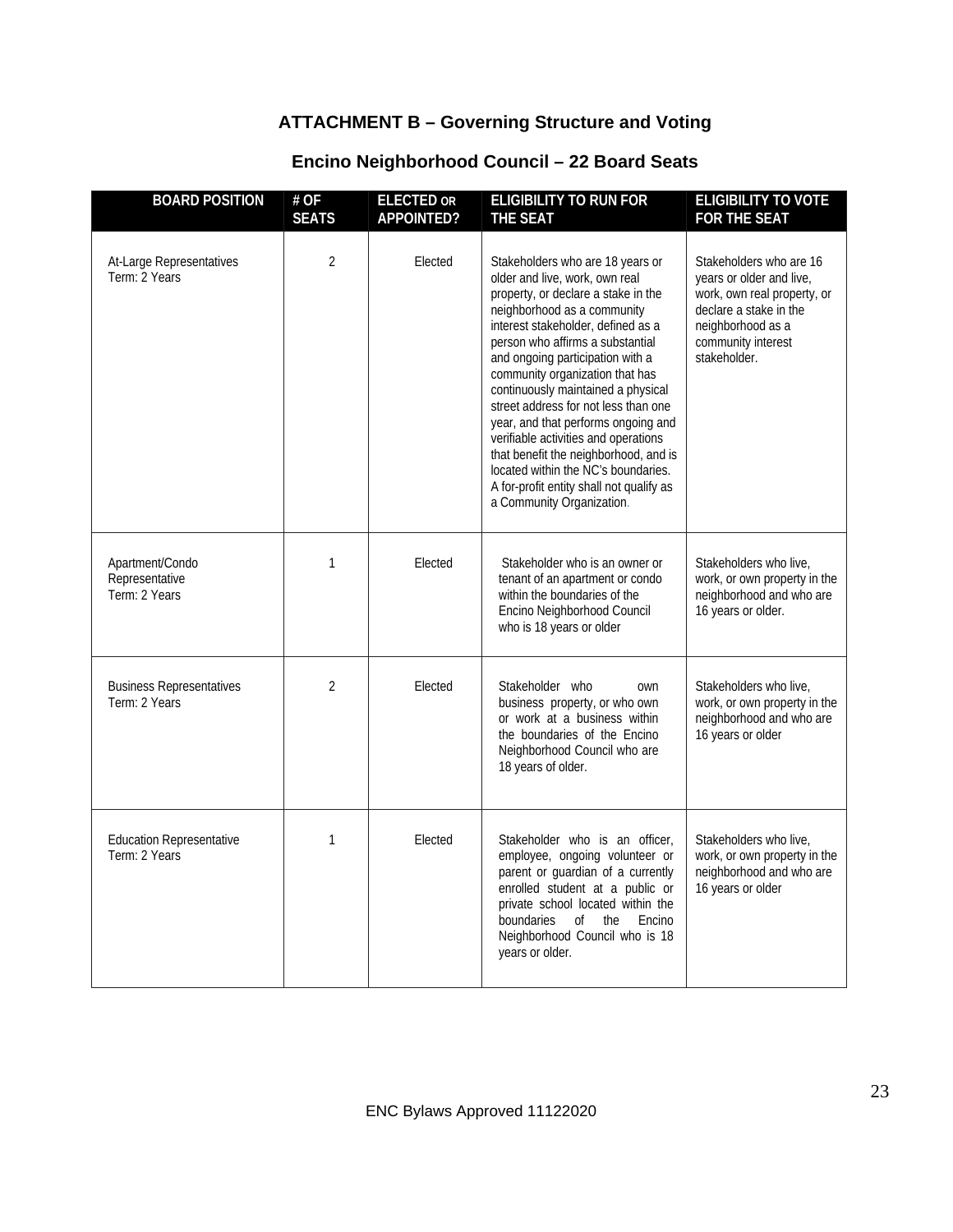| Park Advocate/Environment<br>Representative<br>Term: 2 Years |  | Elected | Stakeholder who is an active<br>member with a park, recreation<br>environmental<br>group is<br>or<br>located or regularly meets within<br>the boundaries of the Encino<br>Neighborhood Council who is 18<br>years or older. | Stakeholders who live,<br>work, or own property in the<br>neighborhood and who are<br>16 years or older. |
|--------------------------------------------------------------|--|---------|-----------------------------------------------------------------------------------------------------------------------------------------------------------------------------------------------------------------------------|----------------------------------------------------------------------------------------------------------|
|--------------------------------------------------------------|--|---------|-----------------------------------------------------------------------------------------------------------------------------------------------------------------------------------------------------------------------------|----------------------------------------------------------------------------------------------------------|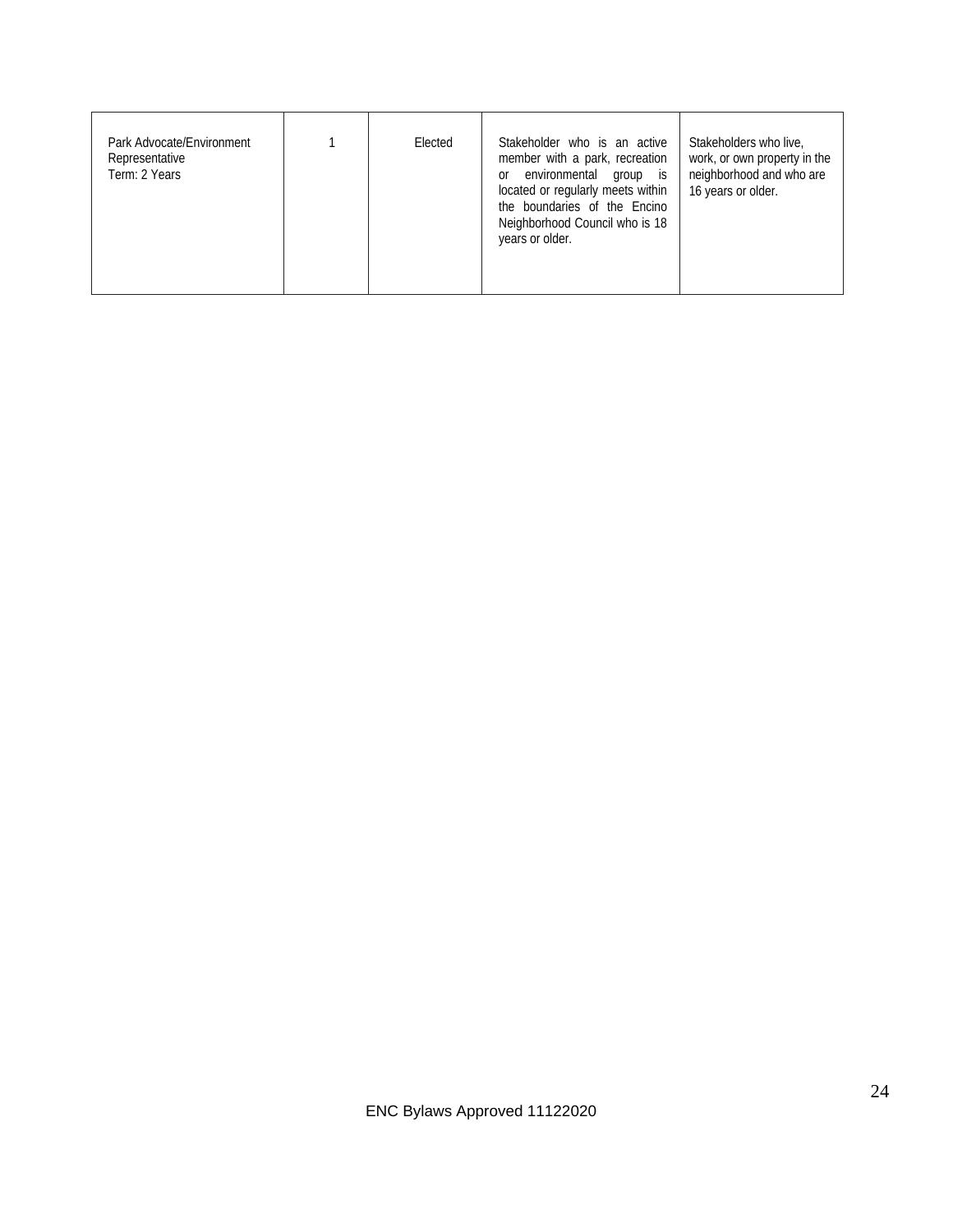| <b>BOARD POSITION</b>                                                 | # OF<br><b>SEATS</b> | <b>ELECTED OR</b><br><b>APPOINTED?</b> | <b>ELIGIBILITY TO RUN FOR</b><br>THE SEAT                                                                                                                                                                                                                                                                                                                                        | <b>ELIGIBILITY TO VOTE</b><br><b>FOR THE SEAT</b>                                                                 |
|-----------------------------------------------------------------------|----------------------|----------------------------------------|----------------------------------------------------------------------------------------------------------------------------------------------------------------------------------------------------------------------------------------------------------------------------------------------------------------------------------------------------------------------------------|-------------------------------------------------------------------------------------------------------------------|
| Planning and Land Use<br>Representative<br>Term: 2 Years              | 1                    | Elected                                | Stakeholder who lives, works, or<br>owns property within the ENC<br>boundaries who is knowledgeable<br>in planning and land use matters<br>and who is 18 years or older                                                                                                                                                                                                          | Stakeholders who live,<br>work, or own property in the<br>neighborhood and who are<br>16 years 18 years or older. |
| Public Safety Representative<br>Term: 2 Years                         | 1                    | Elected                                | Stakeholder who is a member of<br>a public safety organization that<br>meets regularly within the<br>boundaries of the Encino<br>Neighborhood Council, as well<br>as an organization (including but<br>not limited to the West Valley<br>Police Station) that has<br>jurisdiction of an area within the<br>boundaries of the Encino<br>Neighborhood who is 18 years<br>or older. | Stakeholders who live,<br>work, or own property in the<br>neighborhood and who are<br>16 years 18 years or older. |
| Religious Organization/Institution<br>Representative<br>Term: 2 Years | 1                    | Elected                                | Stakeholder who is member of,<br>the clergy, employee, member or<br>ongoing volunteer of a religious<br>institution (including any<br>religious school or organization<br>of the religious institution) that is<br>located within the boundaries of<br>the Encino Neighborhood<br>Council who is 18 years or older.                                                              | Stakeholders who live,<br>work, or own property in the<br>neighborhood and who are<br>16 years 18 years or older. |
| Volunteer/Service<br>Representative<br>Term: 2 years                  | 1                    | Elected                                | Stakeholder who is an active<br>member, employee, or ongoing<br>volunteer of a volunteer service<br>group (including but not limited<br>to a group serving seniors, youth<br>or veterans that is located or<br>regularly meets within the<br>boundaries of the<br>Encino<br>Neighborhood Council, as well<br>as the Encino-Tarzana Branch<br>Library who is 18 years or older.   | Stakeholders who live,<br>work, or own property in the<br>neighborhood and who are<br>16 years 18 years or older  |
| Area 1 Representative<br>Term: 2 Years                                | 1                    | Elected                                | Stakeholder who is a resident in<br>Area 1 who is 18 years or older.                                                                                                                                                                                                                                                                                                             | Stakeholders who reside<br>in Area 1 and who are 16<br>years 18 years or older.                                   |
| Area 2 Representative<br>Term: 2 Years                                | 1                    | Elected                                | Stakeholder who is a resident in<br>Area 2 who is 18 years or older.                                                                                                                                                                                                                                                                                                             | Stakeholders who reside<br>in Area 2 and who 16<br>years 48 years or older.                                       |